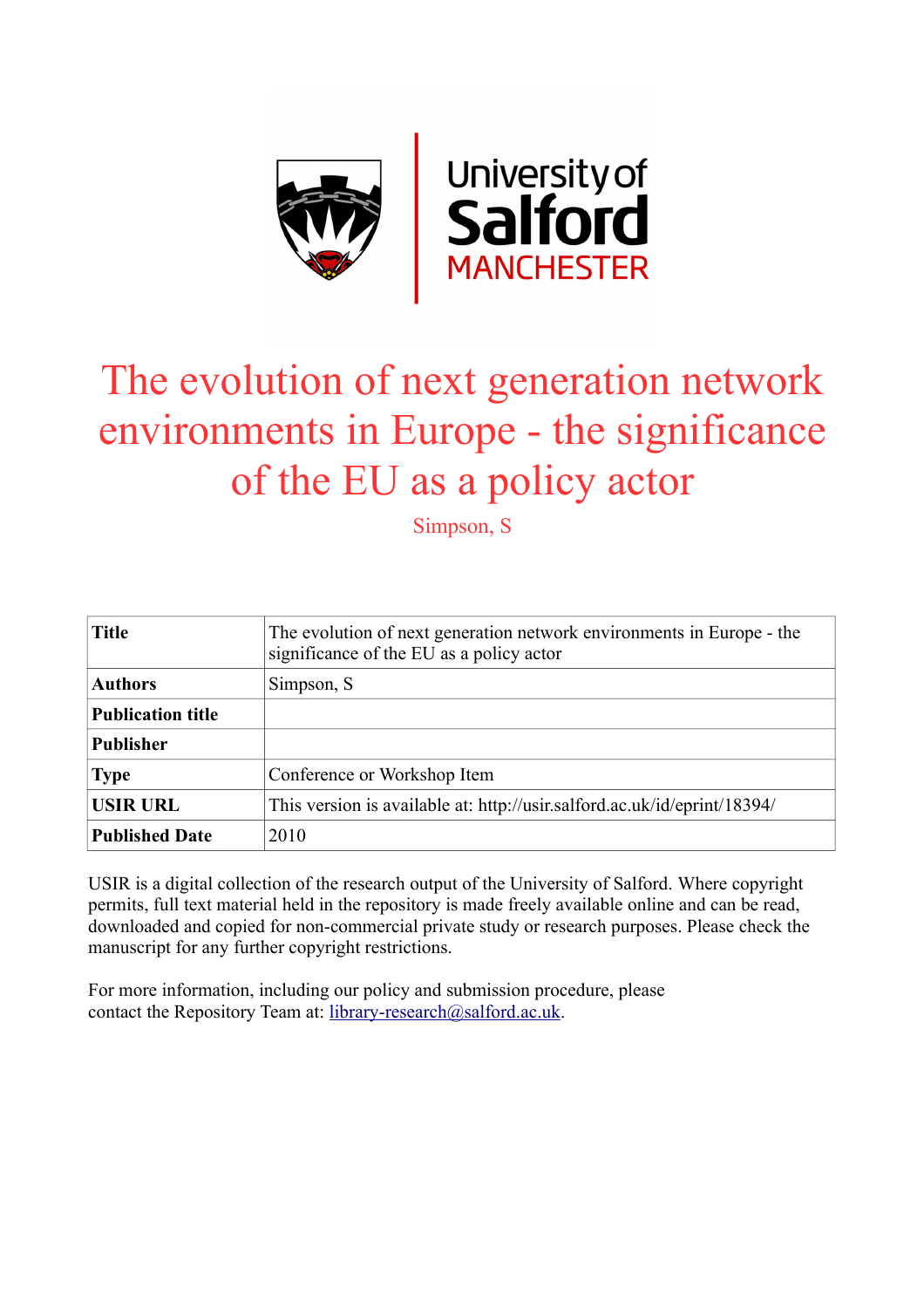# THE EVOLUTION OF NEXT GENERATION NETWORK ENVIRONMENTS IN EUROPE - THE SIGNFICANCE OF THE EU AS A POLICY ACTOR

*Seamus Simpson School of Media, Music and Performance, University of Salford, UK*

Paper presented to the International Communication Association conference, Boston, USA, 26-30 May 2011.

## **DRAFT**

CONTACT: Seamus Simpson, School of Media, Music and Performance, Cultural, Communication and Media Studies Research Centre, University of Salford, Adelphi House, Salford, Greater Manchester, M3 6EN. [s.simpson@salford.ac.uk](mailto:s.simpson@salford.ac.uk)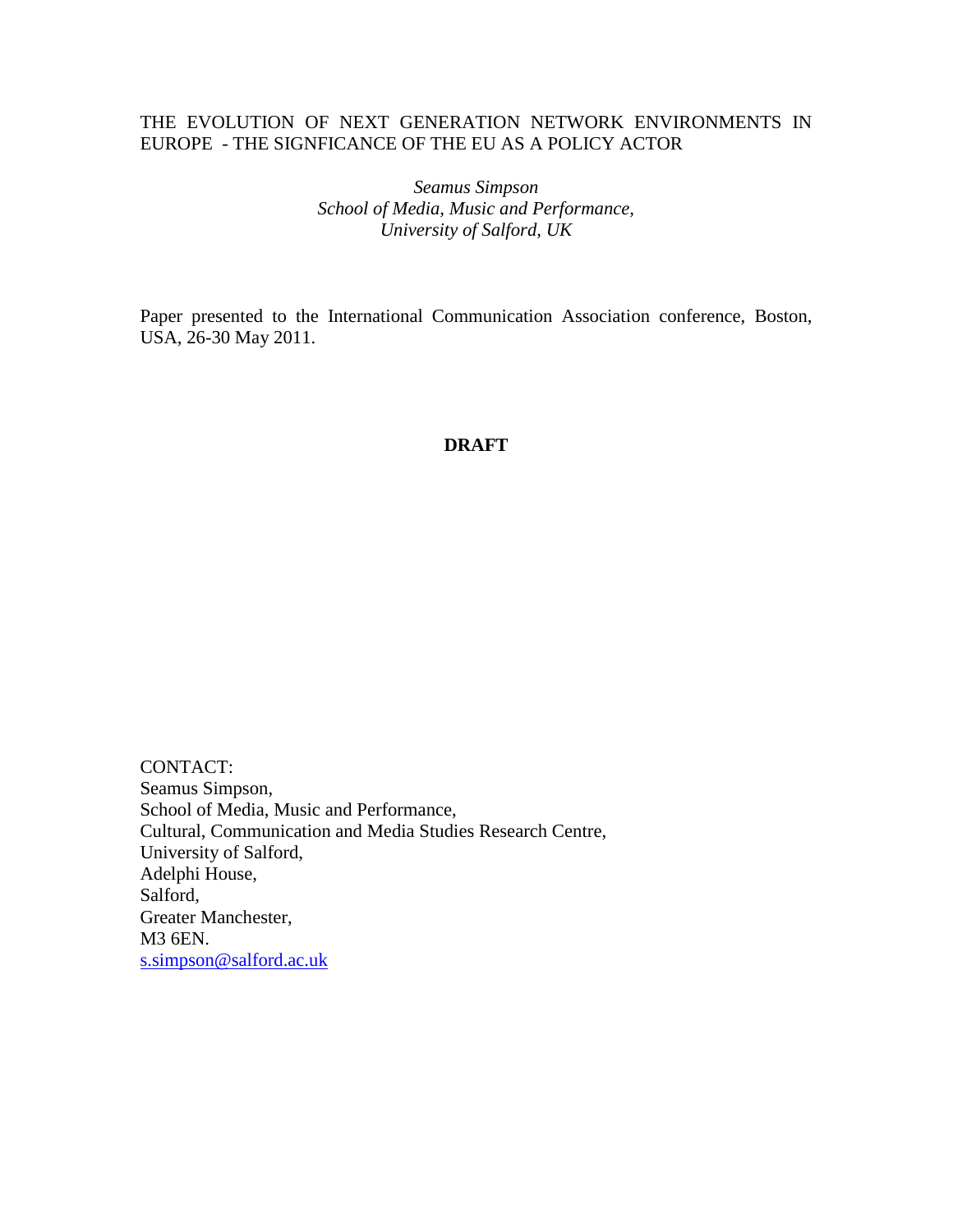### ABSTRACT

This paper undertakes an exploration of the current, and likely future, significance of the European Union as an actor in the emerging communication policy area of Next Generation Networks. In so doing, it explores the key approaches taken by the EU related to state aid that might be given to NGNs in respect of their construction, on the one hand, and the content that might be delivered through them, on the other. The paper also explores the idea of extended forms of "regulated" competition that might be employed as NGN-related policies and the EU"s likely position on them. Focus is here placed on the main aspects of the EU"s recently articulated regulated NGN access policy, and, by contrast, the idea of the desirability of having to justify, and even to compete for available resources to deliver, public value media services in highly competitive NGN environments. The paper finds overall that the EU has already developed a significant presence in the NGN policy arena, notwithstanding the fact that it faces in the future the challenge of presenting itself as an actor with a coherent, coordinated remit and package in a diverse and complex area of communication policy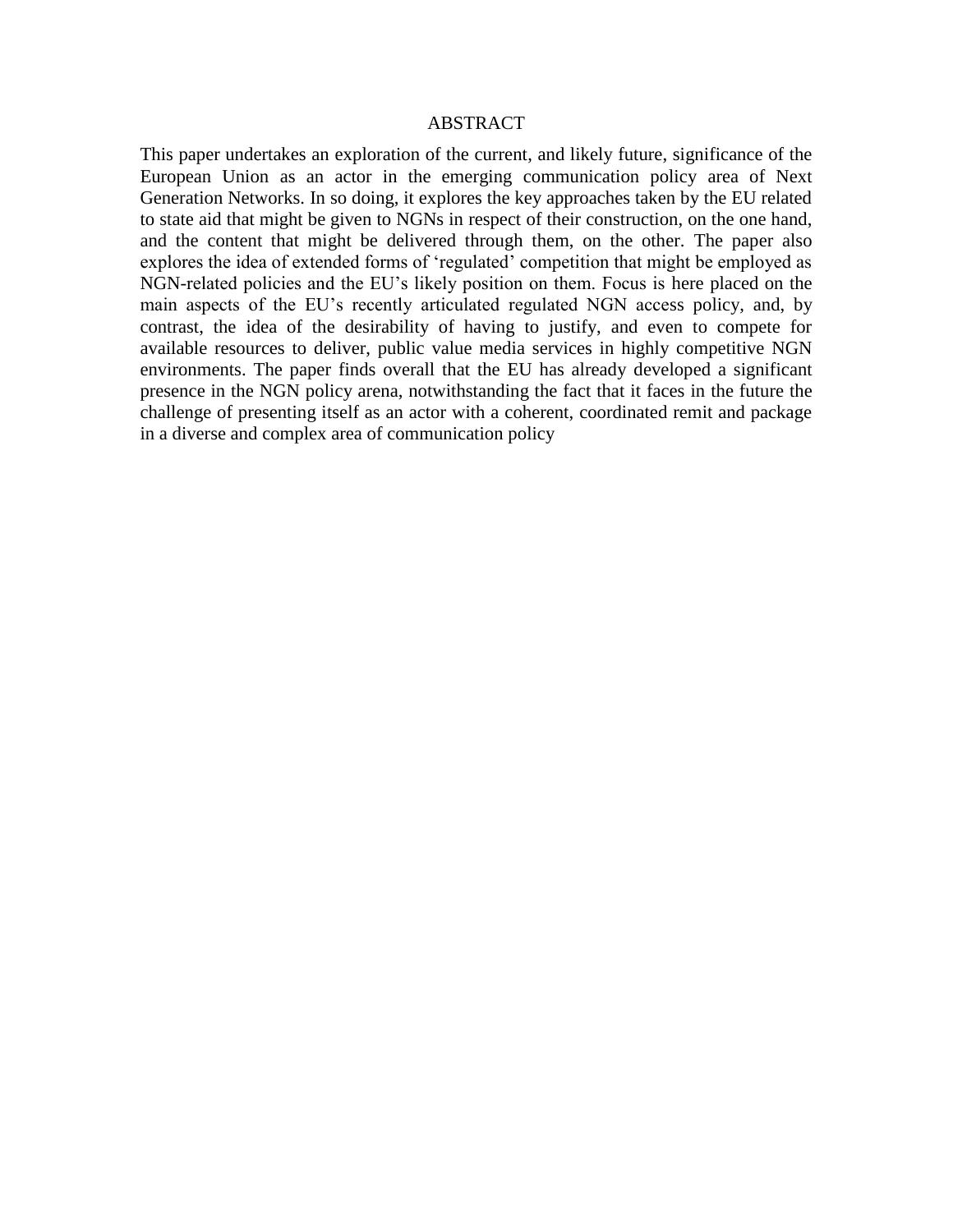#### **INTRODUCTION**

The relatively new topic of Next Generation Networks (NGNs) is one which is ascending rapidly communications policy agendas in Europe and beyond. How these networks might be created and, beyond that, how they might function in a sustained and broadly useful manner, and the implications of this, are issues which crystallise a raft of often complex policy concerns that have emerged, for at least and decade, in historically distant, though increasingly connected, quarters of electronic network communications (mass communications broadcasting, telecommunications and, more recently, the Internet). At the root of these issues sit the even older, fundamental matters of the place of the market, on the one hand, and the public sector, on the other, in an evolving digital communications media landscape.

Having taken a keen interest in the evolution of communications media for some time, NGNs is a topic to which the European Union (EU) is paying considerable and growing attention, not least because of their international character and potential. It is by now a well established fact that the EU has proven eager to get involved in new areas of communications policy which might allow it to gain for itself new presence, and thus influence, at the supranational level. Such activity has been, at times, the subject of considerable criticism and controversy. This notwithstanding, the EU is now largely accepted to be a key player in the broad arena of European communication media policy within which NGNs is located and is developing.

Unsurprisingly, academic work on the emerging role and potential significance of the EU in specific area of NGN policy has barely begun. However, a considerable number of contributions, leaning towards either audiovisual policy or telecommunication policy perspectives, have addressed aspects relevant to the analysis. Here, topics include EU state aid in respect of the construction of NGNs infrastructure (Simpson 2009), regulated next generation broadband network access policy in Europe (Cave 2006; more broadly see Bauer 2010) and funding mechanisms such as digital "taxes" and levies (Digital Britain Report 2010) on the telecommunication policy side. In respect of audiovisual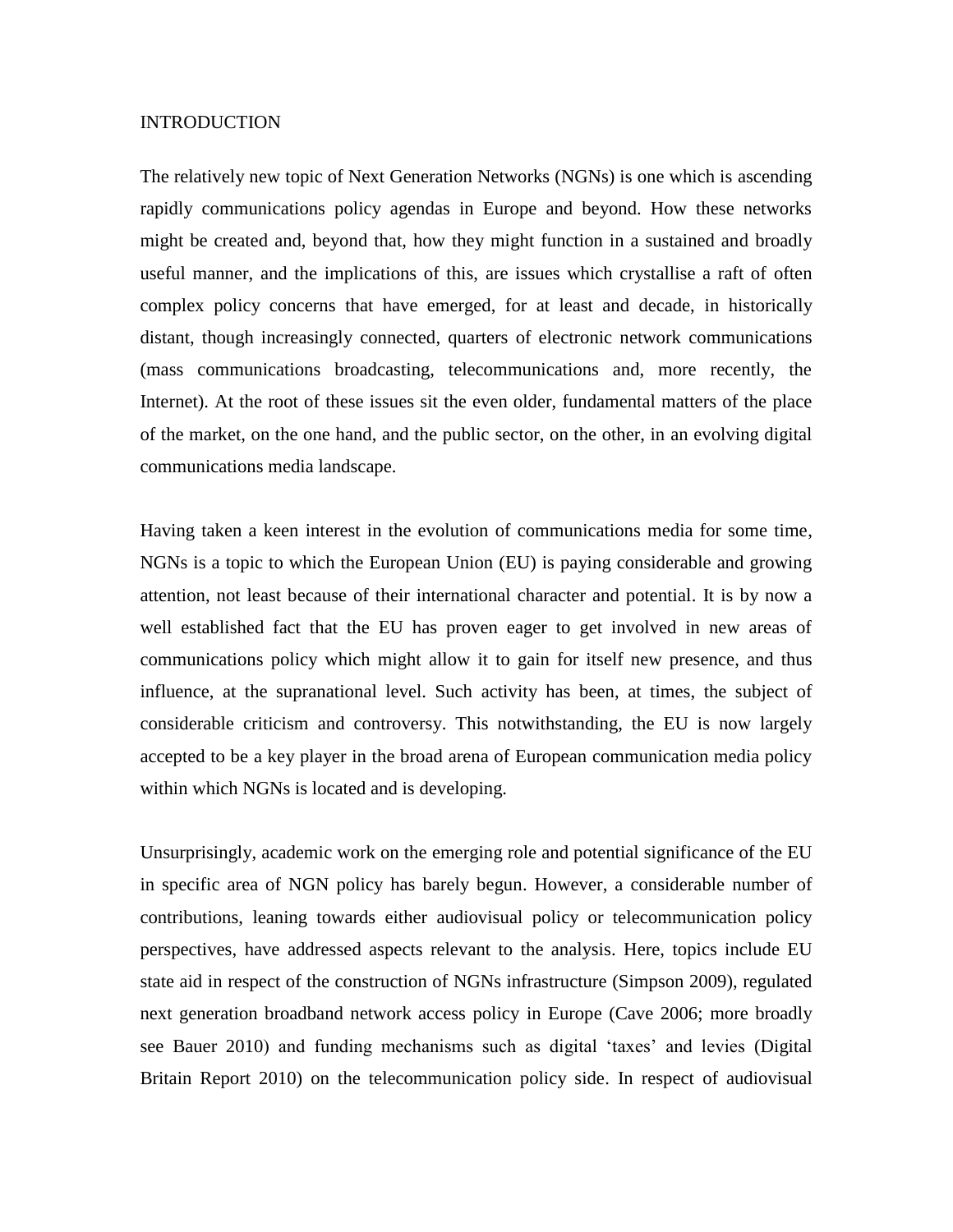policy, specific studies of EU state aid to public service broadcasters (PSBs) (Donders and Pauwels 2008), the role of public service broadcasting in online environments (Trappel 2008; Van den Bulck 2008), the emergence of public service media (Bardoel and d"Haenens 2008) and new funding models for public service broadcasting contexts – for example public value tests - (Humphreys 2010; Radoslavov and Thomass 2010) are noteworthy.

This paper aims to take forward the analysis of the emerging role of the EU by exploring EU NGN policy through drawing together some of the insights of this work and, from this, providing a characterisation of the EU in NGN policy from a "convergent" perspective. In the process, it aims to provide an assessment of the ability of the EU to become a leading policy player in the relatively new arena of NGNs. The paper takes forward its analysis by bringing together the key approaches taken by the EU in respect of the issue of state aid that might be given to NGNs in respect of their construction, on the one hand, and the content that might be delivered through them, on the other. It subsequently explores the idea of extended forms of 'regulated' competition that might be employed as NGN-related policies and the EU"s likely position on them. Here, treatment is given briefly to the main aspects of the EU"s recently articulated regulated NGN access policy, on the one hand, and, rather differently, the idea of the utility of having to justify, and even to compete for available resources to deliver, public value media services in what are likely to be highly competitive NGN environments. The final section of the paper draws some tentative conclusions on the current and likely future significance of the EU as a policy actor in NGN environments.

#### THE EU"S DIGITAL AGENDA AND CONVERGENCE

The EU"s policy on NGNs has most recently been couched in a broader policy endeavour articulated as the *Digital Agenda for Europe* (DAE), launched in May 2010. From a communication policy perspective, the DAE is not a new development, per se. Rather, it can be viewed as the latest in a series of initiatives aimed at establishing the EU as a key actor in efforts to utilise information and communications technologies (ICT) for economic growth and social welfare enhancement. This stretches back to the early-to-mid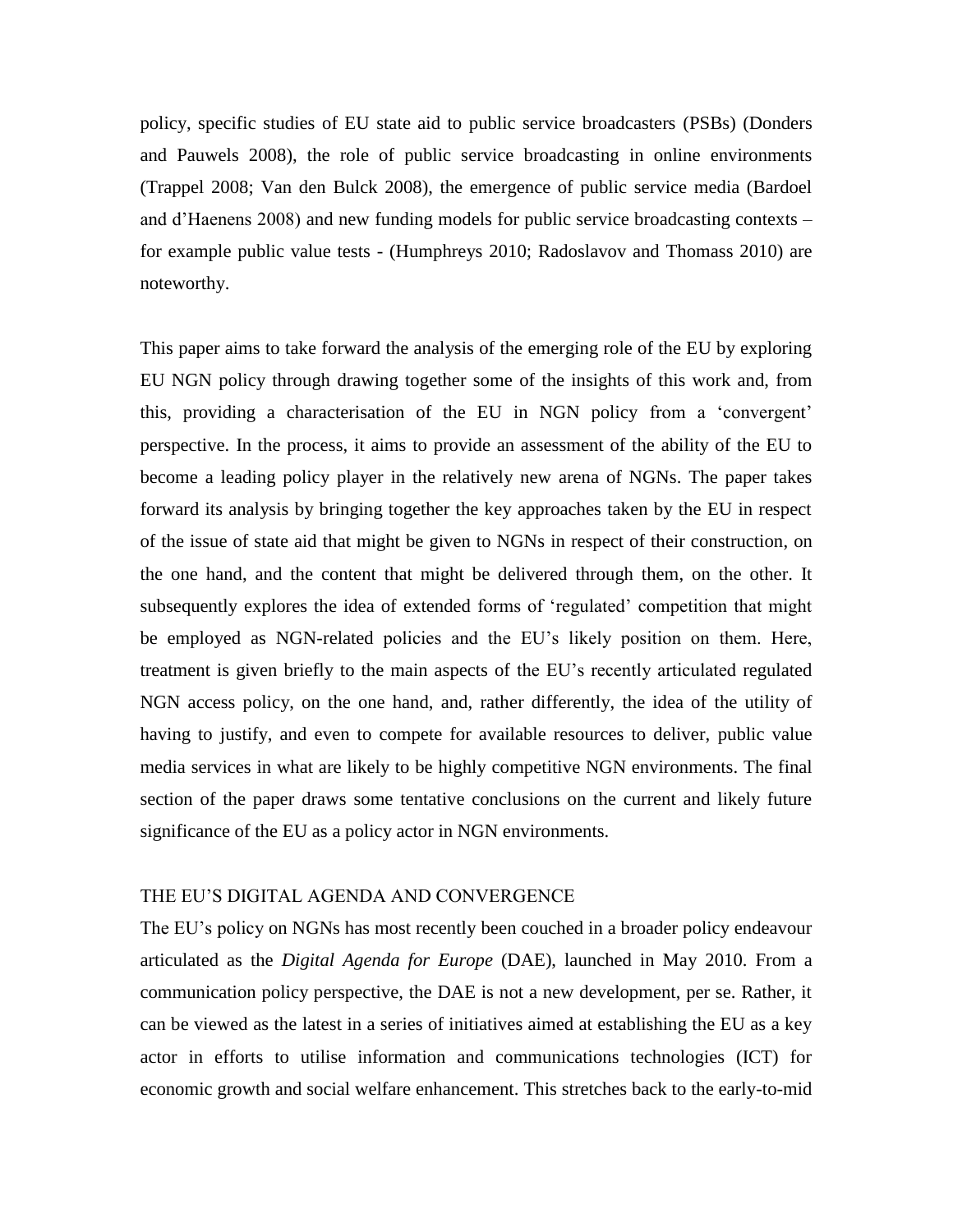1990s in the shape of the landmark Bangemann Report (European Commission 1994), *Europe and the Global Information Society*, which spawned a succession of programmes on, variously, the Information Society, e-Europe and i-Europe. Set in the same vein as the new *Digital Agenda*, these initiatives, whilst exhibiting rhetorical strength and relatively high public presence, have suffered from being rather wide-ranging and diffuse in nature, thus militating against the achievement of policy coherence.

The DAE itself has seven broad goals, one of which is to provide EU citizenry with fast, and ultimately very high speed, Internet access. By 2020, the goal has been set to provide all users with download speeds of at least 30 Mbps, with half of these actually being able to download data from the Internet at the rate of 100Mbps (European Commission 2010a). The achievement of this goal might be regarded as germane to the delivery of several of the others in the agenda with a specific commercial and social bent, notably creation of a so-called Digital Single Market; enhancing digital literacy, skills and inclusion; and applying ICT to address social challenges such as climate change, rising healthcare costs and an ageing population (European Commission 2010b). More broadly still, and in the context of the global financial crisis of 2008 and subsequent economic recession affecting Europe, the EU set out, in March 2010, its *Europe 2020* economic growth package. One of the seven areas of priority outlined in the strategy is the DAE (European Commission 2010c; see also European Council 2009).

The creation of NGNs lies at the heart of the EU"s goal of faster Internet access. In support of the latter, the European Commission, in September 2010, announced three complementary measures, aimed, respectively, at encouraging new investment by the public and private sectors in high speed broadband networks; creating a regulatory system for competitive access to NGNs; and a policy programme for the use of radio spectrum with a view to encouraging further growth in wireless broadband infrastructures and services (European Commission 2010d). In its communication on broadband investment, the European Commission gave what might be viewed as an important signal on its future approach to dealing with the role of the public sector in NGN delivery. Here, it argued that "because of the critical role of the internet, the benefits for society as a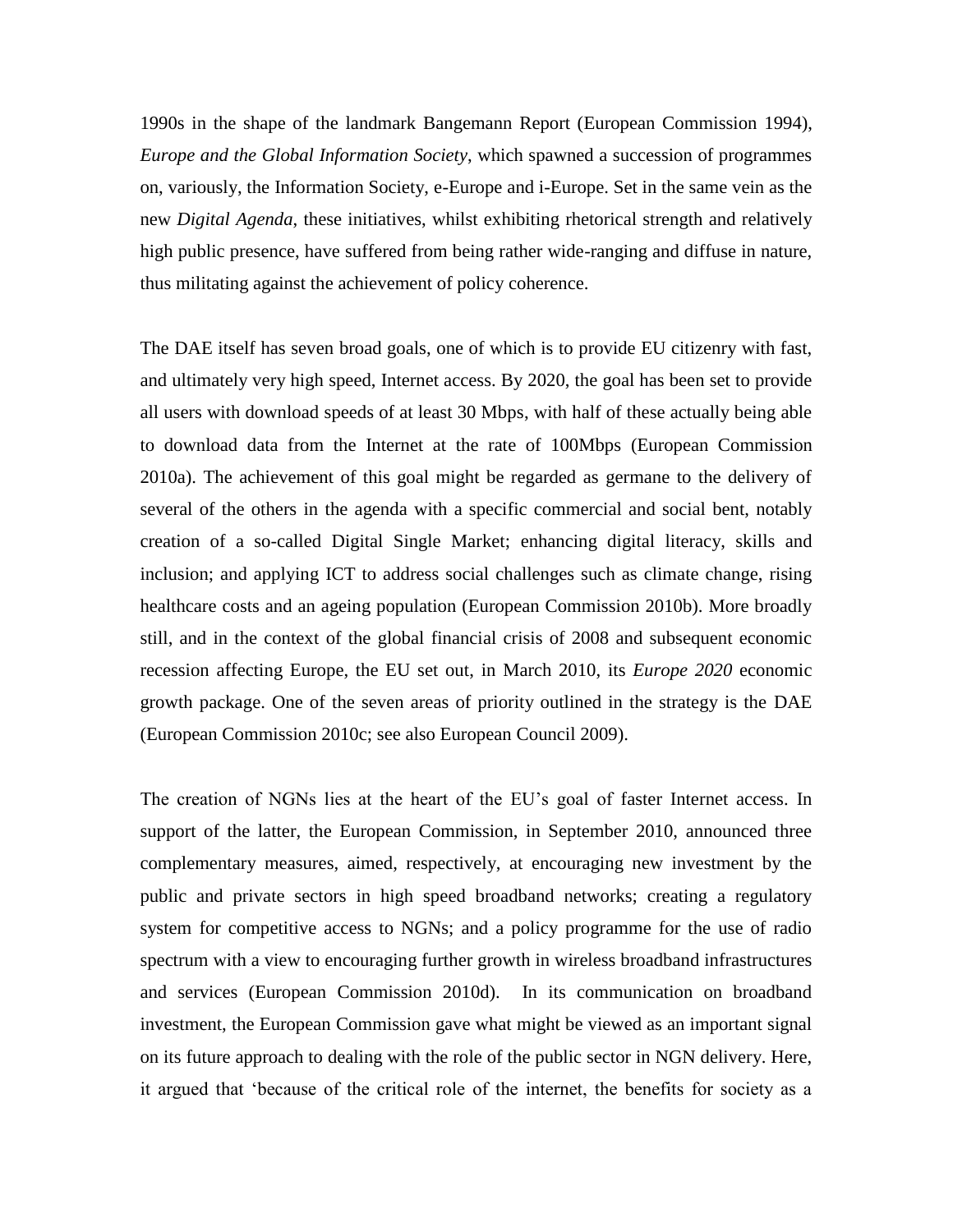whole appear to be *much greater* than the private incentives to invest in faster networks' (emphasis added) (European Commission 2010e: 3). The Commission cited an estimate of the daunting cost of achieving its 2020 goals: the creation of ubiquitous 30 Mbs Internet usage speed would cost Euro 38-58 billion and to deliver 50% household coverage at 100Mbps would cost Euro 181-268 billion. As a consequence, it appeared to prescribe a dual approach, urging Member states to utilise the effective implementation of the EU"s market-based Electronic Communications Regulatory Framework, on the one hand, and, on the other, its stipulations regarding state aid to broadband (see below).

In asking Member States to operationalise their broadband strategies, the Commission indicated that it would establish a system of cross-national peer review, and establishment and transfer of best practice, thus providing a clear indicator of the rising importance of "soft" governance policy measures in the EU"s interventions in communications media regulation. Recent work in telecommunication has found evidence that the EU has sought to employ soft governance measures to deal with policy matters whose detail proves either complex and/or controversial (see Simpson 2010) and there is also some evidence of this occurring in particularly thorny aspects of its audiovisual policy, notably media pluralism (Humphreys 2008). The issue of devising and executing an effective policy for NGN certainly fits in to this category.

It is useful to think of NGN as a key example of the policy challenges arising from the convergence of communications. Viewed broadly, NGNs present environments in which the long heralded convergence between IT, broadcasting, the Internet and telecommunication might actually be manifest. However, the still very much aspirational nature of the development was neatly (if perhaps inadvertently) summed up by the Commission recently when it argued that a key problem with current market led investment in NGNs is that "outside areas where they face infrastructure competition, operators have been reluctant to move beyond their established…business. Most operators do not see a convincing business case for a large scale network upgrade…also considering that there are not, as yet, enough attractive services available that would make customers pay a premium price' (European Commission 2010e: 5).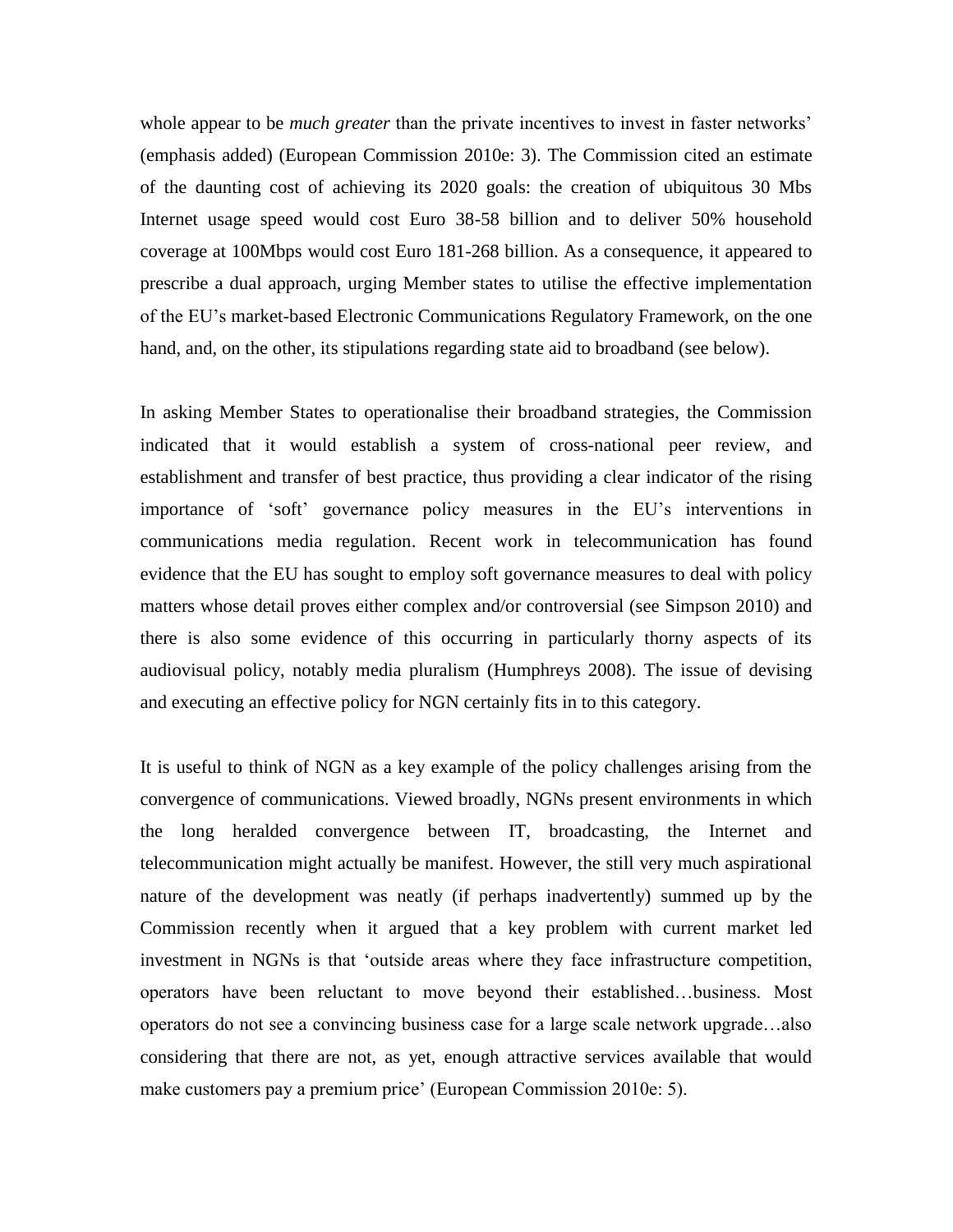In dealing with the kind of communications convergence policy challenges which a holistic - that is a network creation and effective service provision and content – approach to NGN requires, the EU has had mixed success at best to date. A somewhat notorious policy foray into the territory of creating an EU regulatory framework to cater for convergence through a Green Paper and subsequent consultation of the late 1990s (European Commission 1997), exposed the fact that whilst Member States at that stage were willing to countenance the creation of an EU level regulatory framework to cater for electronic communications networks (and associated services), there was considerable antipathy towards any move in this direction in respect of content, most clearly related to broadcasting (see Levy 1999; Michalis 1998). The limited ensuing policy compromise in the shape of what become known as the Electronic Communications Regulatory Framework was convergent only to the extent that it covered communications infrastructures. The episode merely served to point up, at the time, the weak position of the EU found itself in when attempting to exercise control over the evolution of electronic content services (or put more traditionally, broadcasting) in its Member States (Simpson 2000). However, almost a decade and a half later, and with the movement towards digital convergence having proceeded apace across the EU, to what extent is the EU now better placed to be able to develop as an effective policy actor in the essentially convergent communications landscape of NGN in which it is predicted a plethora of audiovisual services, old and new will increasingly be provided?

## EU APPROACHES TO STATE AID IN NGN ENVIRONMENTS

Analysis of the EU"s approach to state aid provides some answer to this question. The legitimacy or otherwise of state aid is determined through a well established legal framework ensconced in the EC Treaty, thus giving the EU considerable legitimacy and scope for action. Central to this are articles 87 and 88 dealing directly with state aid and article 86(2) on the application of the Treaty to services of general economic interest (SGEI), covering public service provision. Article 16 of the Treaty of Amsterdam introduced a specific provision on SGEI and, in 2005, the European Commission created an SGEI framework. The Commission has argued that state aid can ameliorate market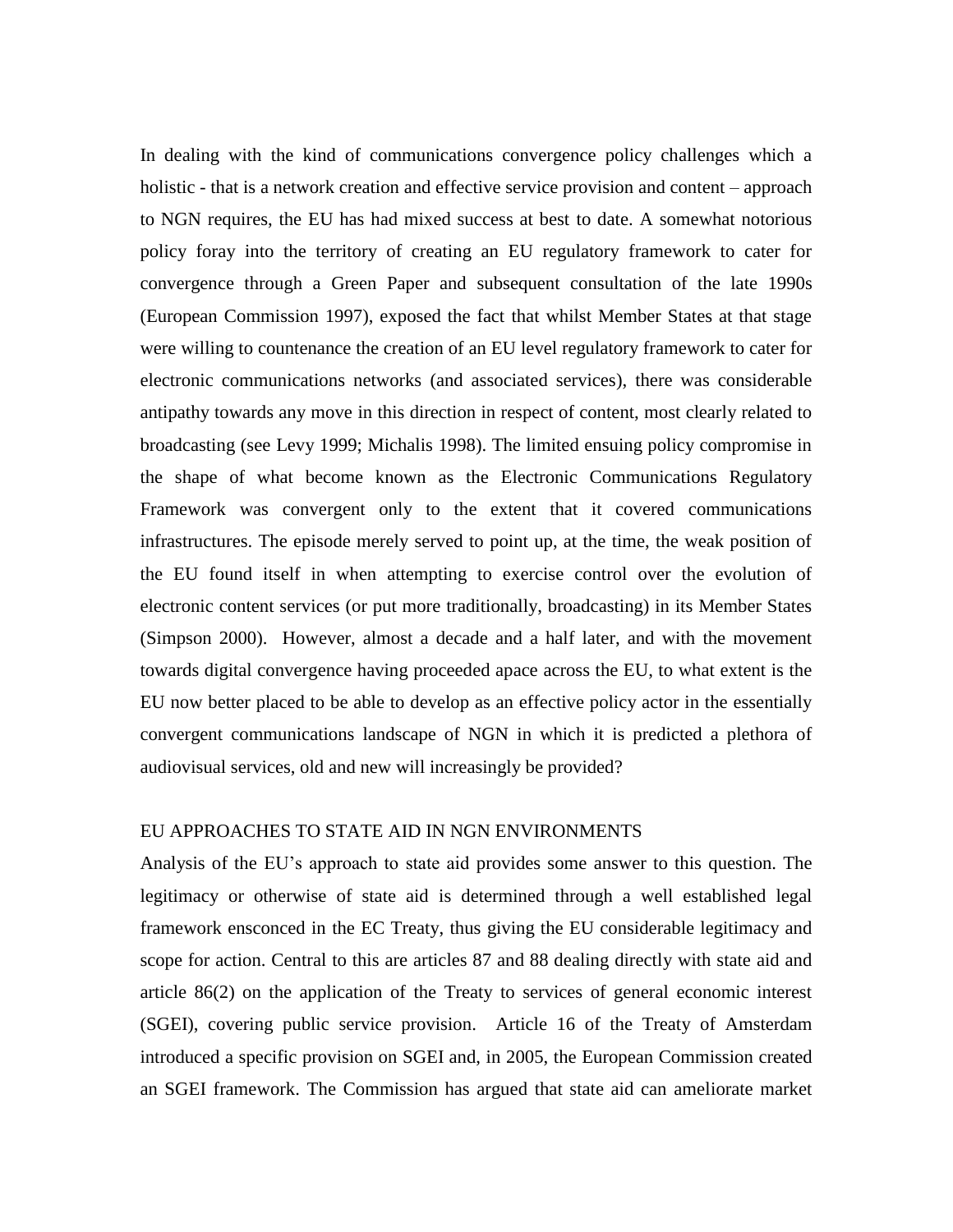failures, though it has also recently gone further than this by contending that, even in cases where market efficiency is evident, societal gain might not be maximised, thus leaving grounds for state intervention to ensure that market effects generate enhanced social outcomes (European Commission 2009a).

Very clearly, however, even this approach is underscored by strong normative assumptions of the superiority of the market. As might be expected, therefore, the conditions under which state aid is deemed permissible are limited. Under article 87, a number of cumulative conditions need to pertain for state aid to be deemed to exist. The measure must be funded by the state and confer and provide economic benefits to those parties receiving it. It must in its effects or potential be competition distorting, in the process affecting intra EU trade (European Commission 2009a: 3). Article 86 of the EC Treaty deals with the application of state aid rules as public services (European Commission 2001) alongside the findings of the 2003 Altmark ruling, which focused specifically on services of general economic interest (SGEI). In order for a measure to lie outside the scope of article 87 (and thus remain beyond a Commission investigation), four Altmark criteria must be met. First, the state must have undertaken a formal entrustment of a service in question to the recipient of its resources alongside clear statement of its obligations. Second, there must be a transparent and objective system in place to establish the appropriate figure to compensate the service provider with for delivering the SGEI before any resources are transferred. Third, the compensation must not be excessive. Fourth, if the system does not operate along clear, competitive public procurement lines, the determination of appropriate compensation must occur by calculating the typical costs of providing the service allowing for a reasonable level of profit (European Commission 2009a: 5-6).

In any assessment of the compatibility of a state aid measure with article 87(3), the Commission undertakes a so-called "balancing test" to compare the benefits of the measure against any competition distorting costs. In the important matter of national culture, Member states are permitted to view aid aimed at cultural promotion as appropriate as long as it does not affect trade and competition to an degree that might be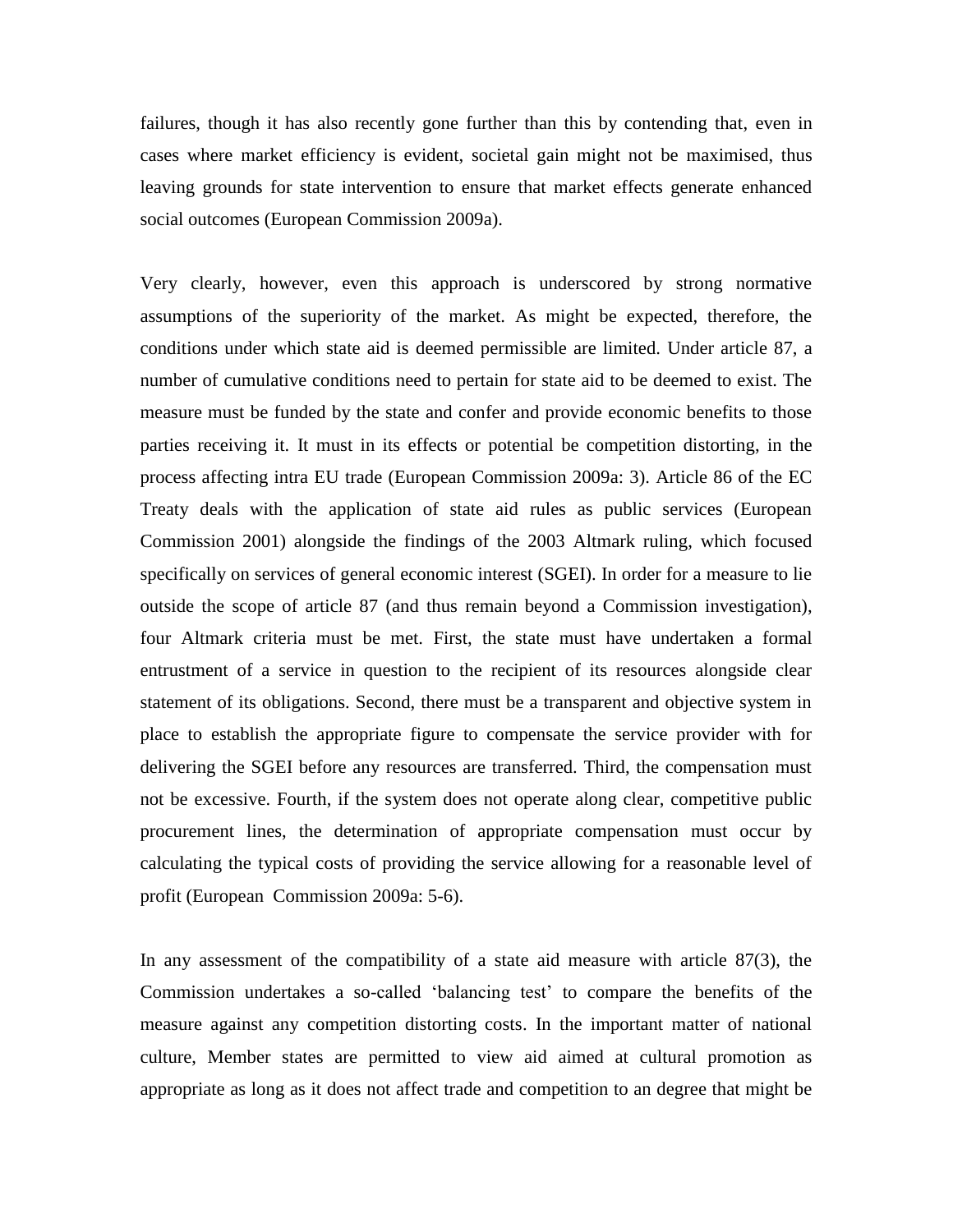considered counter to the common (European Union) interest, though the Commission has made the point that public service broadcasting (PSB) revenue tends not to differentiate between the cultural, educational and democratic goals which it might aim to further (European Commission 2009b). Overall, the EU"s approach is underpinned by two key ideas – maintaining the primacy of market based competition, where state aid is viewed as distortive, though necessary, and ensuring appropriate returns (value) for any state resources which are invested. In the context of NGN environments, this legal framework is supplemented by two key specific European Commission Communications on state aid to public service broadcasting (European Commission 2001 and 2009b) and another on broadband (European Commission 2009a) .

# *Infrastructural Issues – the EU's Approach to Public Sector Involvement in the Creation of NGN*

The EU, through the European Commission, has recently provided an indication of how important a policy actor in NGN it can become by turning its attention to developing a policy position on the possible role which state aid might play in the crucial task of constructing NGN infrastructures. As noted above, pursuing the development of EU policy authority over the functioning of electronic communications infrastructures is an area in which the EU can be regarded as having been particularly successful. The Electronic Communications Regulatory Framework (ECRF), which came into force in 2003, covers all network infrastructures, including those used for the transmission of broadcast and Internet services (which are themselves are excluded), though the ECRF regulatory agenda has tended to be dominated by telecommunication policy matters. This has involved a weighty and elaborate policy agenda around creating and adjusting a system of market based regulation framed at EU level and implemented nationally. Thus, unsurprisingly, the evolution of the ECRF and the creation of NGN environments has recently become a subject of some importance for the EU (see below).

A much less high profile area has been the EU"s policy toward state aid in respect of the construction of broadband telecommunication networks and, lately, NGNs, specifically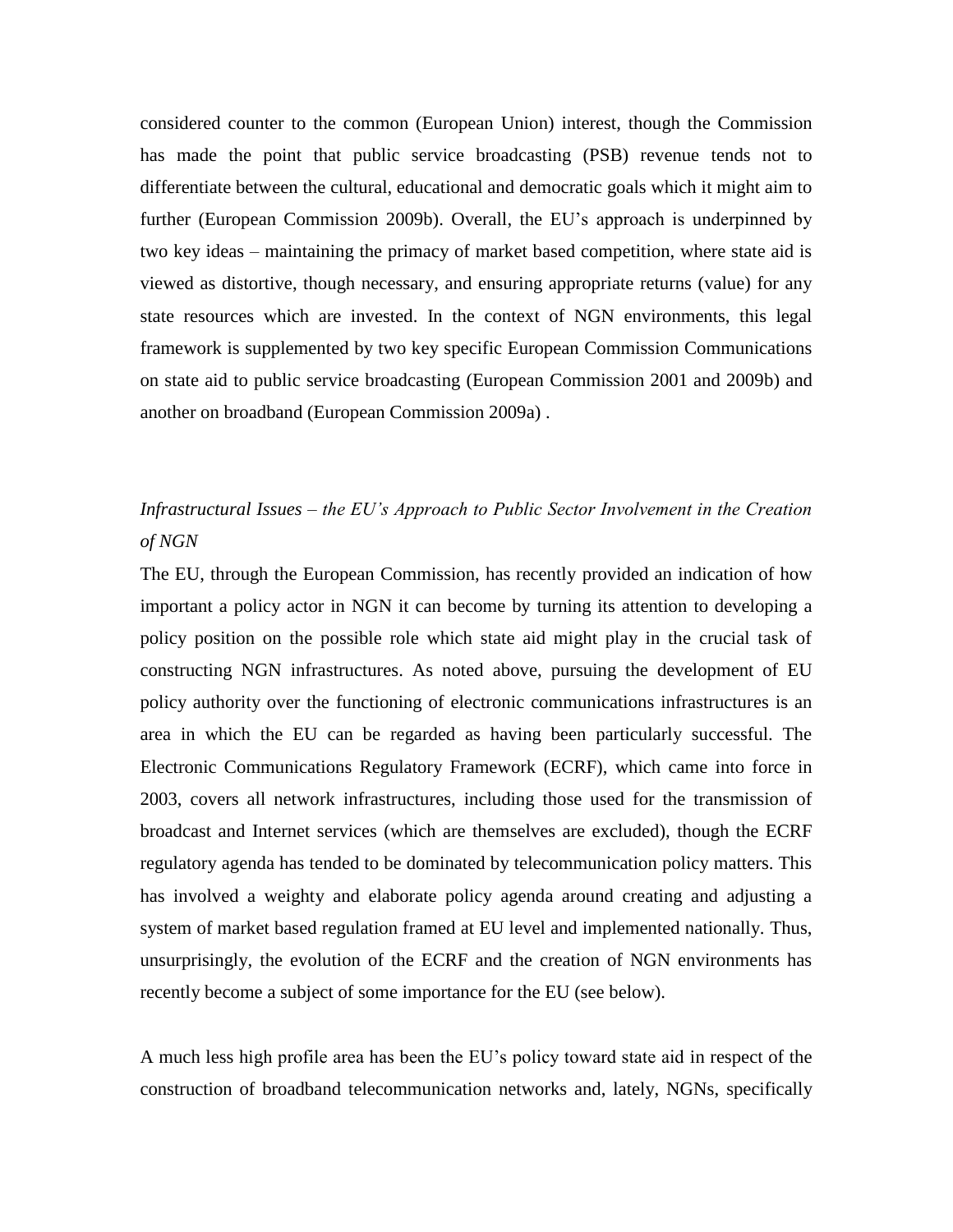what are referred to as Next Generation Access (NGA) networks (put simply, that part of the network closest to the end-user). This can be explained simply by the overwhelmingly liberal market agenda of EU telecommunication policy, where state intervention has been de-emphasised and even viewed with antipathy. Nonetheless, the EU has developed a set of rules for the consideration of state aid to broadband network construction and made (mostly favourable) judgements in a relatively modest number of cases<sup>1</sup>.

Due to its liberal market framing, the circumstances in which state intervention in the construction of broadband networks can be sanctioned by the EU, like state aid in general, are very limited. Thus, paradoxically, the EU has strongly developed legal powers here bit with limited scope for policy action (Simpson 2009). The EU has designated three kinds of system or 'area', denoted 'white', 'grey' and 'black' respectively. Each area reflects the degree of network competition pertaining in any particular case and is the basis from which judgements are made by the European Commission on whether state aid is permissible. White areas are defined as those in which no network infrastructure of the kind proposed through state aid exists, with no prospect of any being developed through other means in the near future. Grey areas have one broadband network in operation, thereby creating an undesirable monopoly situation which might be rectified through (partial) state assistance, where there is evidence that customer demand is not being met and where the state aid in question could be proven to be the least distorting of a range of measures that might be employed, not least market regulation. Thirdly, black areas are those in which there are two or more already functioning broadband networks in which service providers compete directly with each other. These areas will most likely not be considered appropriate for the receipt of state aid to create broadband networks (PLC 2009).

The recent examination by the EU of the potential scope for state intervention to assist the realisation of very high speed broadband, or NGN, suggested that this conservative perspective might be loosened and broadened to some extent. The growing realisation of the future importance of NGN development to economic growth lay behind the EU"s thinking, given more urgency by the realisation of the likely medium to long term effects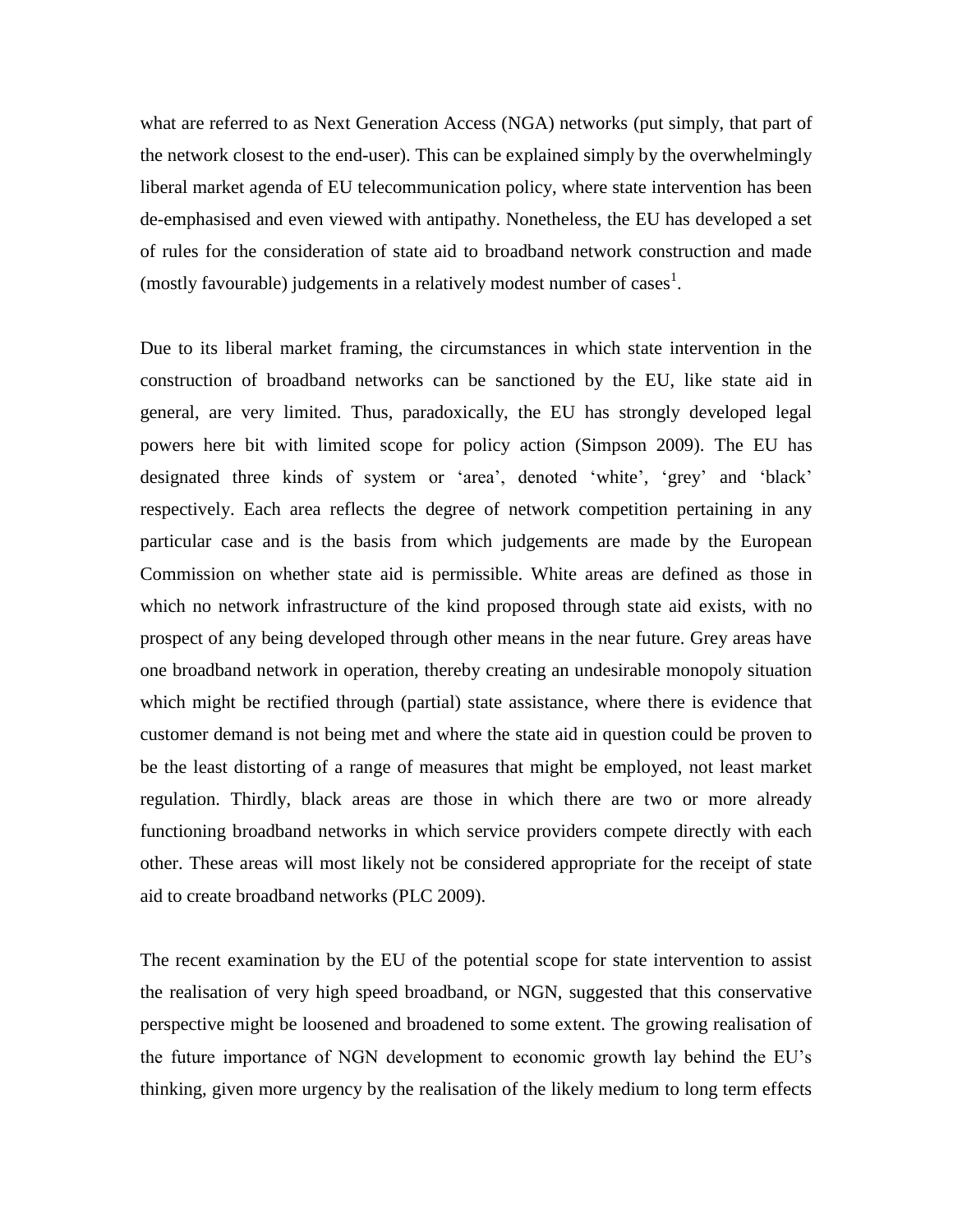of the international financial crisis on the EU"s economy. The European Commission, in late 2008, urged investment in broadband infrastructures as part of an outline strategy for economic growth (European Commission 2008). In 2009, it produced consultative proposals (European Commission 2009a), followed by a finalised set of guidelines on state aid to broadband, a significant element of which addressed the issue of NGNs (European Commission 2009a).

In its analysis, the Commission made the important point that some key public work necessary for the creation of Next Generation Access networks, namely civil construction, can be undertaken without it being considered state aid as long as the work in question was not sector specific in nature. In other words, the infrastructural facility created by the work would have to be made available for use to entities beyond the communications sector. Beyond this, in its consideration of possible state aid for the construction of NGA networks, the Commission adopted a modified version of its "traditional" broadband classification system. Here, in so-called "white" areas, no NGA networks would be in existence with no likelihood of them being created through the market in the near future. The Commission in its final agreed rules shortened the definition of the near future from 5 to 3 years which pointed towards a loosening of the criteria that might permit state aid to be sanctioned (PLC 2009). In these areas, no basic broadband infrastructure may exist or there may be one or more provider of basic level broadband services. The Commission made it clear that it will consider the effects of any proposed state aid on existing broadband networks, as well as undertaking a balancing test. Where one basic broadband service provider exists, states must be able to show that the level of service does not meet private and business consumer needs and that the policy goal in question cannot be achieved through non state aid means.

For so-called NGA network 'grey' areas, any state aid towards building a new network would have to demonstrate its necessity in terms of the existing NGA infrastructure being insufficient to satisfy demand, which suggests a (possibly contradictory) tolerance of regulated network monopoly (Simpson 2009). Regarding NGA network "black" areas, the agreed Commission guidelines declare state aid for the provision of a *new* network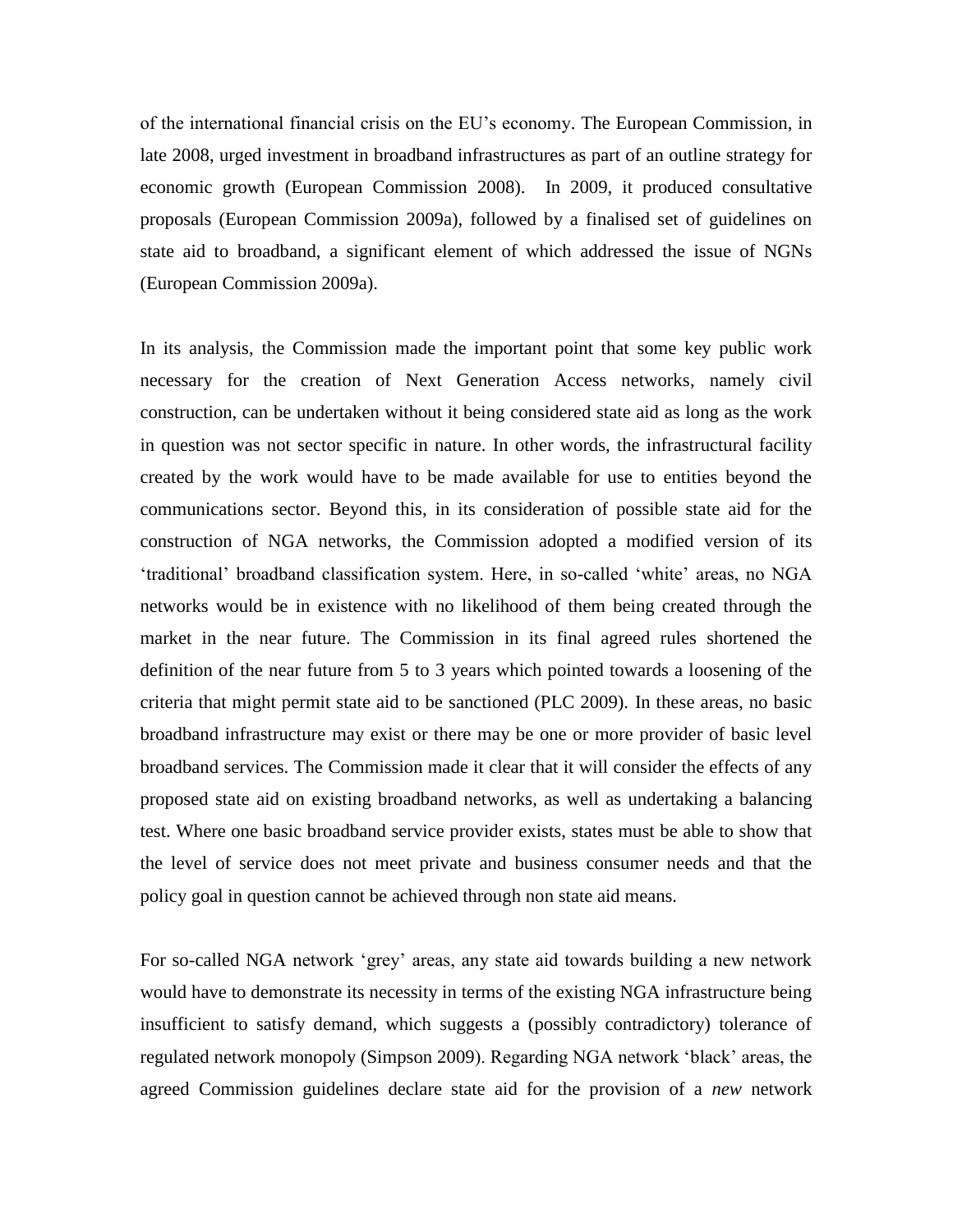unacceptable in terms of competition distortion. However, the guidelines also indicate possible scope for state assistance regarding the transition from "traditional" broadband network "black" areas to NGA network "black" areas where the timeline is judged too lengthy and thus unresponsive to user demands. Those receiving assistance in these circumstances would have to make available wholesale access to their network for seven years and the network would have to allow complete unbundling.

# *Content Issues – Evidence from the EU's approach to State Aid to PSB and its Extension into PSM Environments*

The domain of state aid to public service broadcasting is one in which the EU"s policy powers, derived from its legally established remit, are as in the case of communications infrastructure, relatively strong and have a direct influence on content in NGN environments as they develop. Perhaps more significantly than in the case of infrastructure, they commence from the starting point assumption of the EU acting as a set of institutions with market integrating, shaping and policing goals. This has been very clearly illustrated in the EU"s consideration of the movement by public service broadcasters towards developing new digital content and services, part of which would be delivered online. The matter addressed directly, and controversially, the extent to which current online – and by extension future  $NGN$  – environments are, in the EU's perspective, a legitimate space within which public service media activities can be sanctioned at the national level.

Historically, as is well established, Member States have maintained tight control over the development of public service broadcasting in their territories, resisting strongly, for the most part, any efforts made to transfer regulatory sovereignty to the EU level. The Commission, in an important recent update of its 2001 Communication on state aid to public service broadcasting, in part aimed at dealing with new public service media environments of the kind expected to be delivered through NGNs, has stated its support for broadcasters with a public service remit taking advantage of :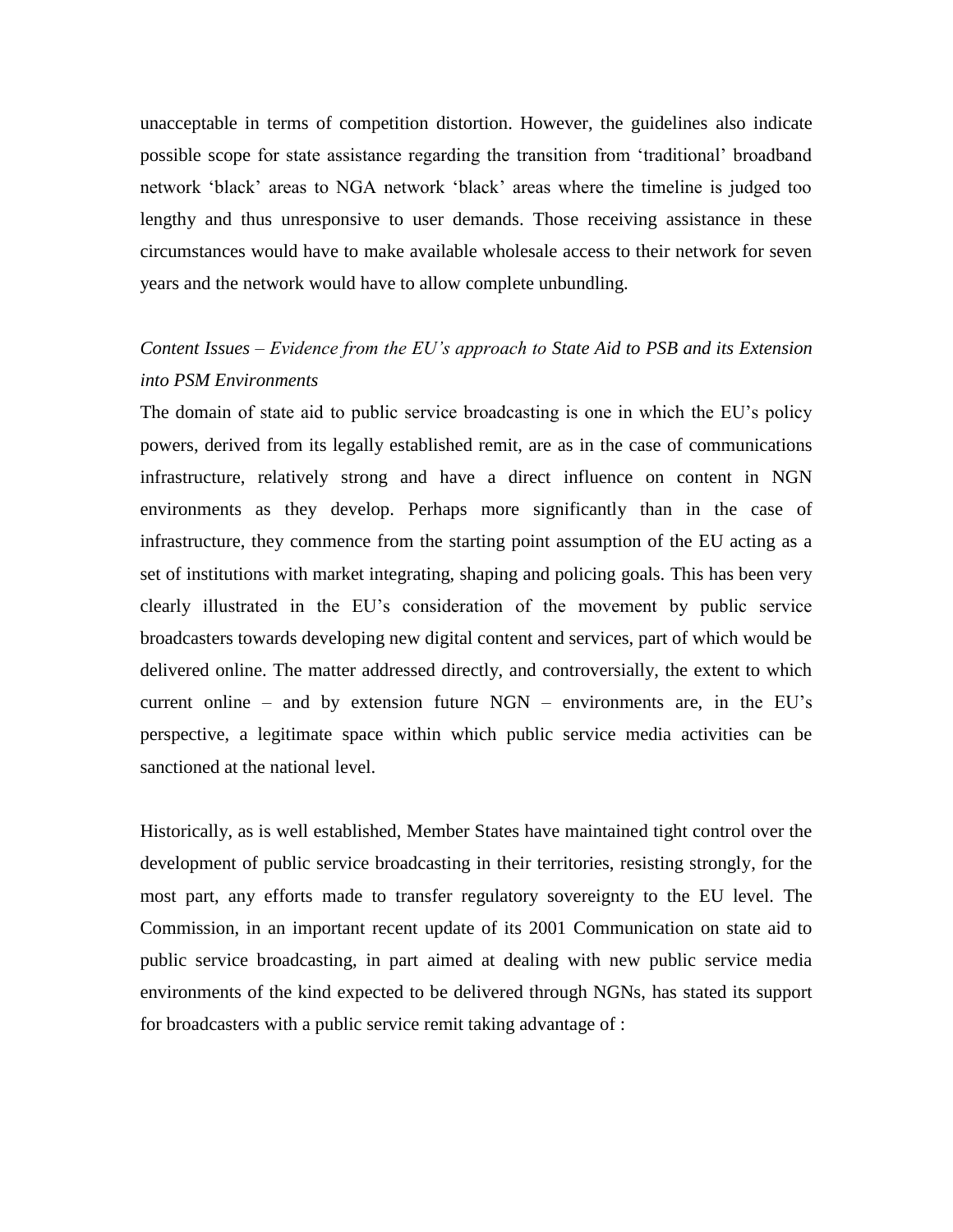"the opportunities for [delivery of] services offered by digitalisation and the diversification of distribution platforms on a technology neutral basis, to the benefit of society...public service broadcasters may use state aid to provide audiovisual services over new distribution platforms, catering for the general public as well as for special interests, provided that they are addressing the same democratic, social and cultural needs of the society in question, and do not entail disproportionate effects on the market, which are not necessary for the fulfilment of the public service remit' (European Commission 2009a: 11).

Nevertheless, despite the policy rhetoric, previous evidence suggests that the EU, based on the legal-economic tools at its disposal through the state aid framework, has been considerably more conservative in its consideration of developments in new media and the possible role of public service broadcasters across the EU in delivering public service media (PSM). Conscious of strongly guarded national Member State role in determining public service broadcasting, the Commission underlined the fact that its role here is 'limited to checking for manifest error' (ibid: 10). However, providing an important signal of its possible future policy leverage in NGN environments and the intention to use this, the Commission also argued that the "definition of the public service remit would…be in manifest error if it included activities that could not reasonably be considered to meet – in the wording of the Amsterdam Protocol - the "democratic, social and cultural needs of each society"" (ibid: 8). The Commission went on to mention specifically advertising, e-commerce, teleshopping, premium rate numbers in game shows and sponsorship or merchandising, though clearly this also leaves scope for other matters to be included, that might not pass muster in terms of "public value".

In their analysis of the application of EU state aid rules to PSB and, specifically, possible extensions of it into the public service media environment, Donders and Pauwels (2008) argue that in respect of the key criterion of definition, the European Commission has, in practice, merely expressed doubts, but not directly challenged, instances of public funding of broadcasters. In its 2009 guidelines, the Commission has stated that "the definition of the public service remit may also reflect the development and diversification of activities in the digital age and include audiovisual services on all platforms" (European Commission 2009b: 7).

.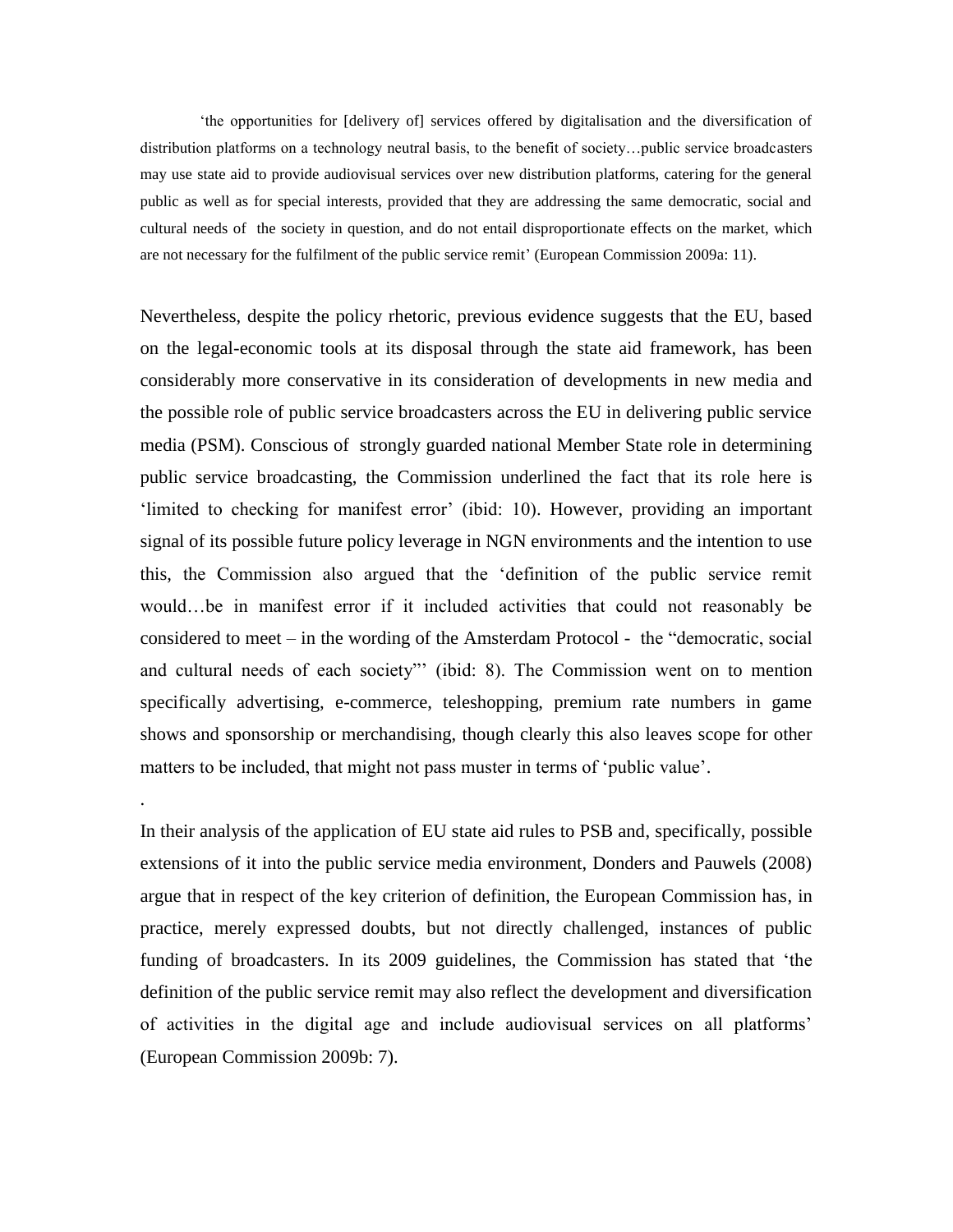When considering the important criterion of proportionality, by contrast, negative decisions have been taken by the EU in respect of the new media activities of the Dutch broadcaster, NOS, and the Danish broadcaster, TV2. However, the extent to which the Commission is able to undertake accurate calculations in its decisions here has been called into question. Beyond this, perhaps the most important issue for the delivery of public service media in NGN environments concerns the requirement in EU state aid rules for a modification of definition and entrustment arrangements in respect of the public service provider, to take place. In its protracted and controversial examination of the digital media expansion of German broadcasters ZDF and ARD, the Commission argued against bestowing a general authorisation to PSBs to deliver the kinds of new services that will characterise NGN environments (Donders and Pauwels 2008: 302-4). This case also generated a very significant outcome in respect of the creation of so-called public value tests at the national level (see below).

The Commission has also made some interesting comments on the possibility of PSBs charging personal subscriptions to customers for individual services, a situation likely to be highly characteristic of future NGN service contexts. Here "a direct renumeration element in such services – while having an impact on viewers - does not necessarily mean that these services are not manifestly part of the public service remit provided that the pay element does not compromise the distinctive character of the public service in terms of serving the social, democratic and cultural needs of citizens, which distinguishes public services from purely commercial activities" (European Commission 2009b: 12). It went on to argue, perhaps somewhat contradictorily, its familiar refrain that PSBs could be entrusted with these services by states as long as there were not disproportionate effects on competition and intra-EU trade. The Commission claimed that it was up to Member States when considering any new audiovisual service in this manner to undertake a consultation and evaluation of whether or not the service met the specifications of the Amsterdam Protocol. This is clearly an area in which the EU is likely to try to exert its policy presence in the future.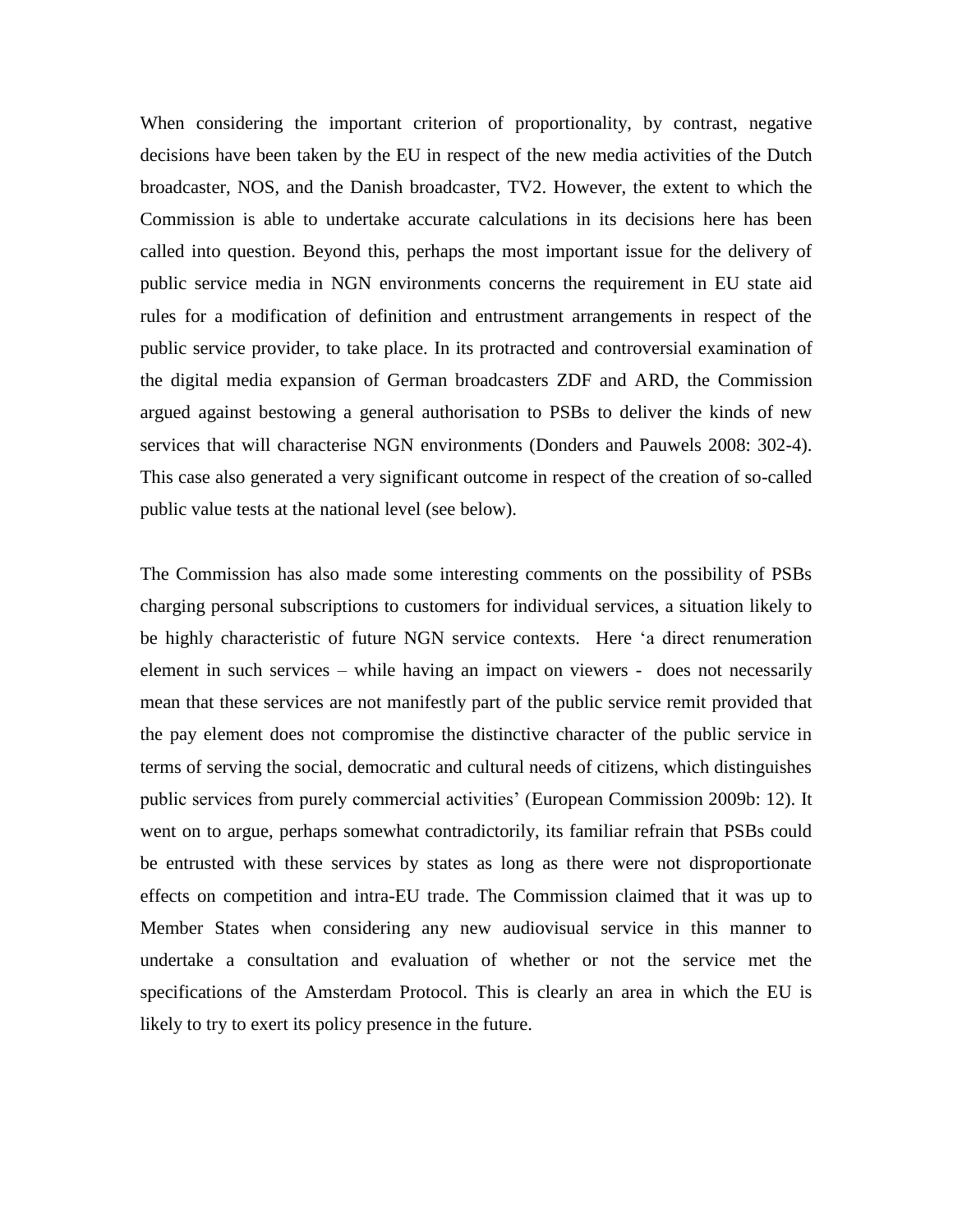# REGULATED COMPETITION IN NGN ENVIRONMENTS: NETWORK AND SERVICE DELIVERY POTENTIAL

#### *Regulated Competition and Next Generation Access Network Creation*

The use of state aid as an EU policy lever to deliver NGN environments is overshadowed - and to a significant degree circumscribed - by the regulatory package that has been constructed at the EU level to deliver competition in electronic network communications. As noted above, the origins of the EU's Electronic Communications Regulatory Framework (ECRF) lie in a body of policy work developed since at least the mid-1980s whose aim has been to liberalise and harmonise the telecommunications markets of EU Member States (Michalis 2007). The ECRF is a broad and detailed framework whose legislative parameters are operationalised at the national level by a series of National Regulatory Authorities (NRAs). The EU, through the European Commission, has also the responsibility to ensure that the ECRF is implemented effectively at the national level (see Goodman 2006). Overall, therefore, in respect of the infrastructures and associated services that will make up the NGN environment, the EU can be seen to have developed considerable policy leverage through playing a key role in setting out and monitoring the regulated competition that characterises overwhelmingly an important part of any future system. In this context, what is in the public interest is viewed firmly through an enduser-consumerist, market, lens which eschews state intervention of the kind envisioned, albeit in a very limited way, in the EU"s state aid policy for broadband infrastructure.

Around the same time as the EU began to develop its thinking on state aid to NGN, it also addressed the issue of regulated market competition as a route to their creation, with specific focus in this case on NGA networks. Unsurprisingly, it soon become clear that regulated competition was to be the main strategic route to the realisation of NGN infrastructural environments from the Commission"s perspective. In 2008, it produced a draft Recommendation which approached NGA networks from two closely related angles. First, there was a strongly perceived need to incentivise those market players with enough investment capacity – essentially former telecommunications incumbents – to create them. Second, in tandem with this, the Commission sought to stimulate an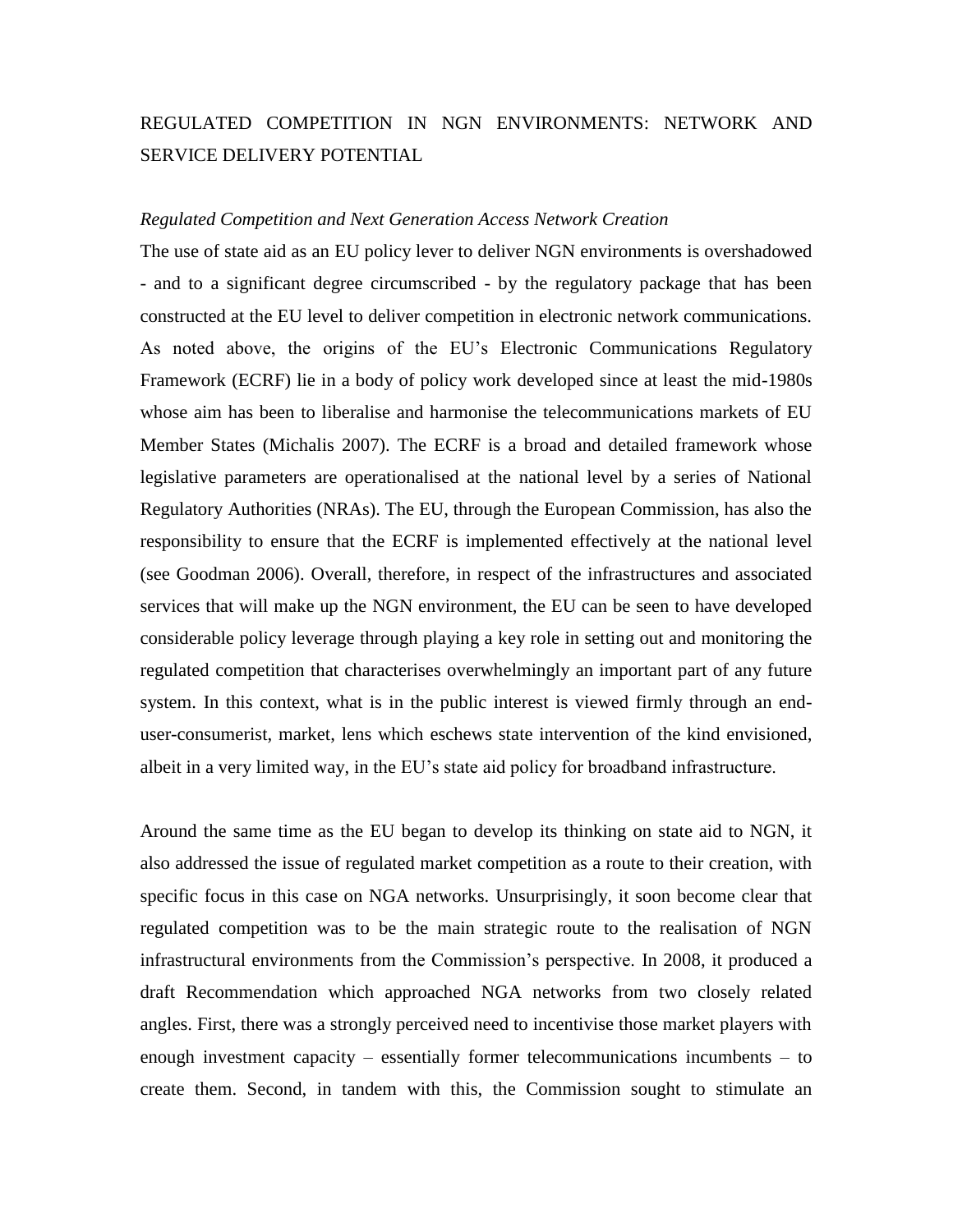environment in which access to these core infrastructures could be afforded to the competitors of the incumbents which would have invested in upgrading their networks to NGA network specifications.

The problem faced by the EU and Member states alike centres on undertaking successfully a fine balancing act to realise each of these objectives. The answer, according to the Commission, should entail providing a strong regulatory system with features such as lowest level access (in this case to the incumbent"s network ducts) to afford competitors the facility of installing their own fibre; access to unused fibre of the incumbent, as well as to its "live" bitstream capacity (European Commission 2008). Overall, this essentially amounted to a system of asymmetric regulation aimed at mitigating the potentially excessive power of incumbents in NGA network environments. As such, the Commission"s proposals were strongly criticised by the European Telecommunications Network Operators, the peak level representative body for the former incumbents (EurActiv.com, 12.6.09). Despite this, in September 2010, as part of its strategy for the realisation of the *Digital Agenda for Europe*, the Commission published final Recommendations for regulated access to NGA networks. Reflecting the fact that little, if anything, had changed in its thinking, the Commission noted at the outset that it wished to promote "efficient investment in new and enhanced infrastructure, taking due account of the risks incurred by all investing undertakings and the need to maintain effective competition' (European Commission 2010f: 35).

Focusing its attention on two particular markets – respectively for wholesale network infrastructure access and wholesale broadband access – the Commission argued that NRAs should *inter alia*: provide, through mandated regulatory measures, access to existing civil engineering infrastructure at prices reflective of costs; ensure where legally permissible that the incumbent operators when building civil engineering infrastructure create space to allow alternative operators to use the facilities in question; mandate access to the terminating element of the incumbent"s access network at cost oriented prices; encourage or, if legally possible, mandate incumbent operators to employ multiple fibre lines in the terminating part of the NGA; mandate, in principle, unbundled cost oriented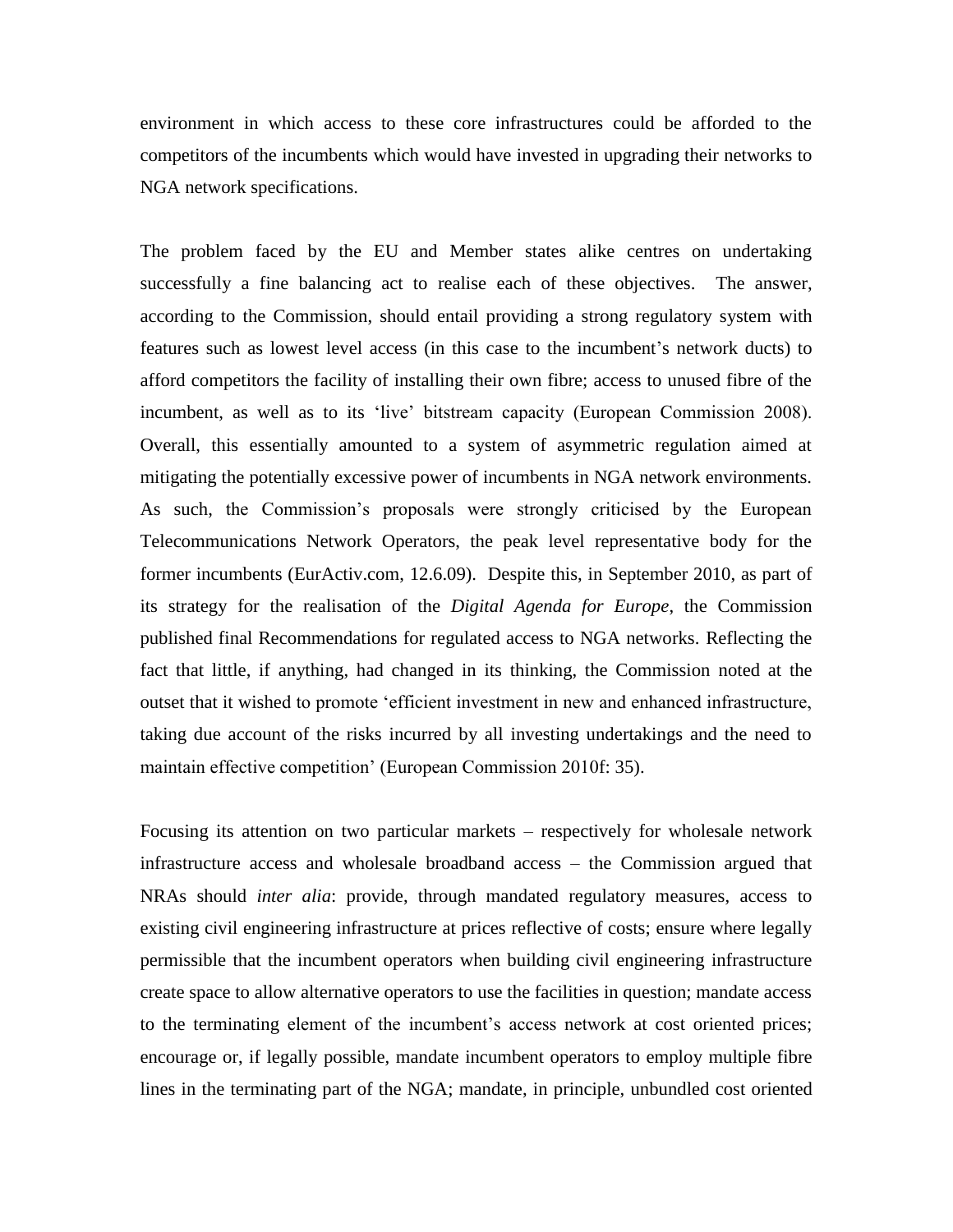access to the fibre loop of incumbent operators plus co-location and back-haul measures (European Commission 2010f: 41-42). With respect to wholesale broadband access, the Commission recommended that incumbent operators be obliged to make new wholesale broadband access products available to competitors at least six months in advance of the incumbent offering its own services, unless other clear ways were available to ensure non-discrimination. These products should be regulated to mandate cost orientation in their pricing (European Commission 2010f: 42-43).

Given the economics of NGA network and NGN creation, there is little scope for creating much more than duopolistic network competition and significant arguments exist against doing so in the current economic climate. The policy alternatives for NGA are, thus, relatively few. Heavily engineered regulatory competition involves a political struggle between what the regulator wishes to impose and what the incumbent regulatee is capable of resisting. Regulatory network duopoly or oligopoly is far from the realisation of the neo-liberal market dream that has underpinned much telecommunication policy thinking in the EU since the late 1980s. The alternative of state public (re) ownership of network infrastructures to allow regulated competition to then take place across them seems highly unlikely to be proposed by the EU, nor to be accepted by Member States.

### *Delivering Public Media Services Through Regulated Competition*

The issue of the provision of content in future NGN contexts raises a series of interesting and controversial issues around the role that public service media will play in the future. There is little doubt that the overwhelming majority of content services provided across NGNs will be delivered in a system of regulated competition. The previous section has illustrated that the EU has become involved in a consideration of some of the state funded activities of public service broadcasters in new areas of content creation and service delivery which point towards the kind of future NGN service environment which is likely to evolve. In so doing, the EU has provided evidence that it is likely to be a significant policy actor. Further to this, as noted above, the EU"s recent Communication on state aid to public broadcasting has delivered a general message of rhetorical support for the public funding of new service in online scenarios. However, tempering this, a key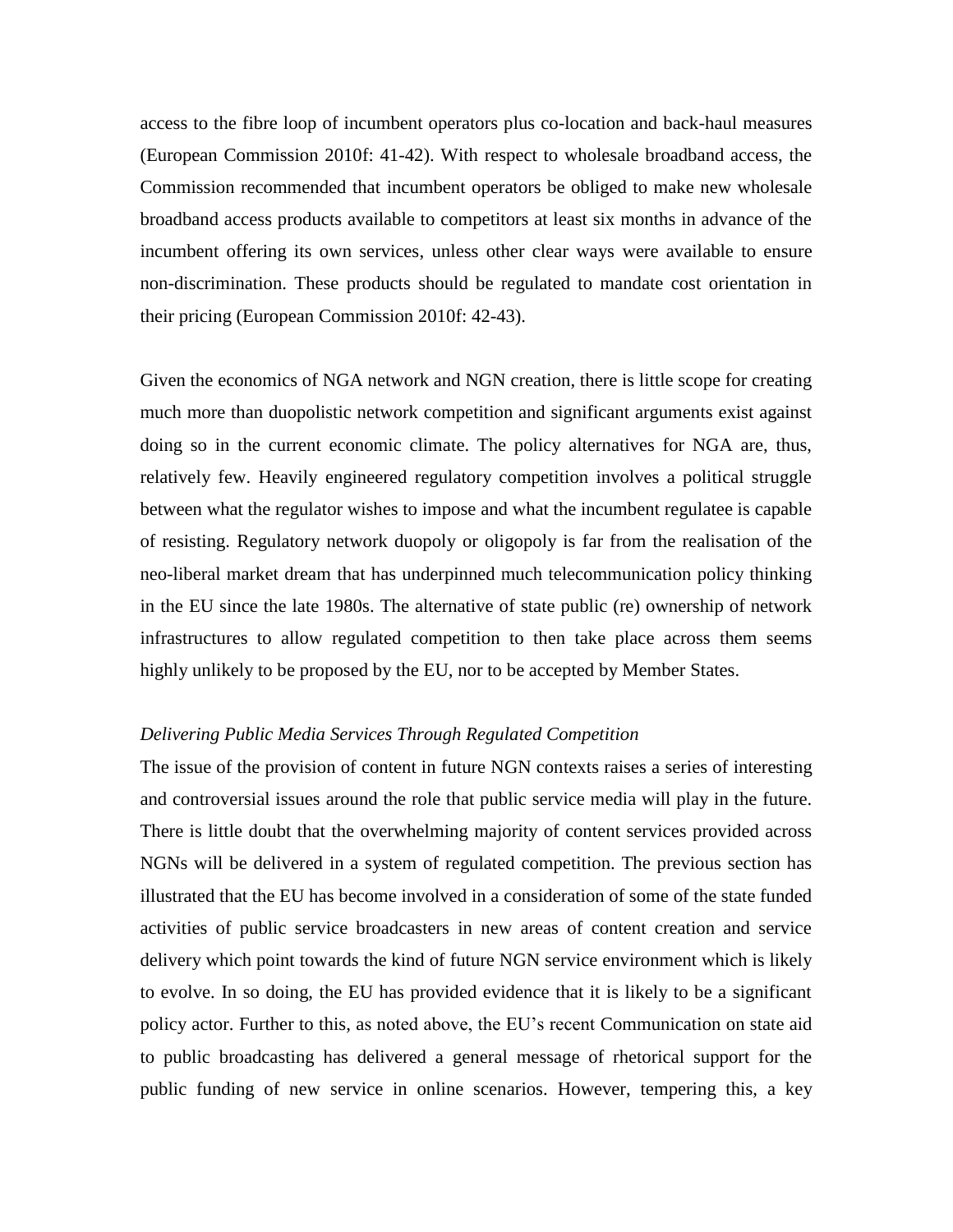message, consistently promoted by the EU is that any such activity fundamentally must not distort competition in the single market. Though very early days, to what extent, then, is the EU likely to develop policy positions on (re) articulations of public media service provision according to the parameters of regulated market competition?

A key issue for the EU, in its treatment of public resources allocated to broadcasting and extensions of it into the online environment, has been the need to provide a justification for the level of resourcing in question. More broadly, recent debates on public service broadcasting have focused on creating a methodology for the public utility of any extension of the PSB remit to be examined. So-called public value tests (PVT) in the UK and three step tests, "Drei-Stufen-Test" (DST), in Germany, are prominent examples of developments to address this challenge. The creation of the DST Germany is a direct consequence of the EU Commission"s controversial intervention in respect of complaints made to it, under the state aid framework described above, by German commercial broadcasters regarding the extension of activities of the publicly funded broadcasters ARD and ZDF. This resulted in an accommodation agreement between the EU and the German government, part of which is the DST. Here, the public licence fee payments were deemed compliant with EU competition law on the condition that a system was evidently in place in Germany to define and justify the remit of the PSB, of most concern being the possible move of PSBs into the provision of Internet based services. The DST, in the revised 2009 *Inter-State Treaty on Broadcasting*, became an important part of this. The new law stated that all PSB online services, existing and new, had to undergo a test to determine the extent to which the service is necessary to address societal, cultural, democratic and social needs, as well as the degree to which it contributes diversity in editorial content. The DST also considers the extent to which the public resources allocated to the service are necessary for its delivery. According to Radoslavov and Thomass (2010: 6-7), an assessment of "contribution to the journalistic and editorial competition (publizistischer wettbewerb), which is specifically not a quantitative but a qualitative dimension, is the decisive element of the three step test".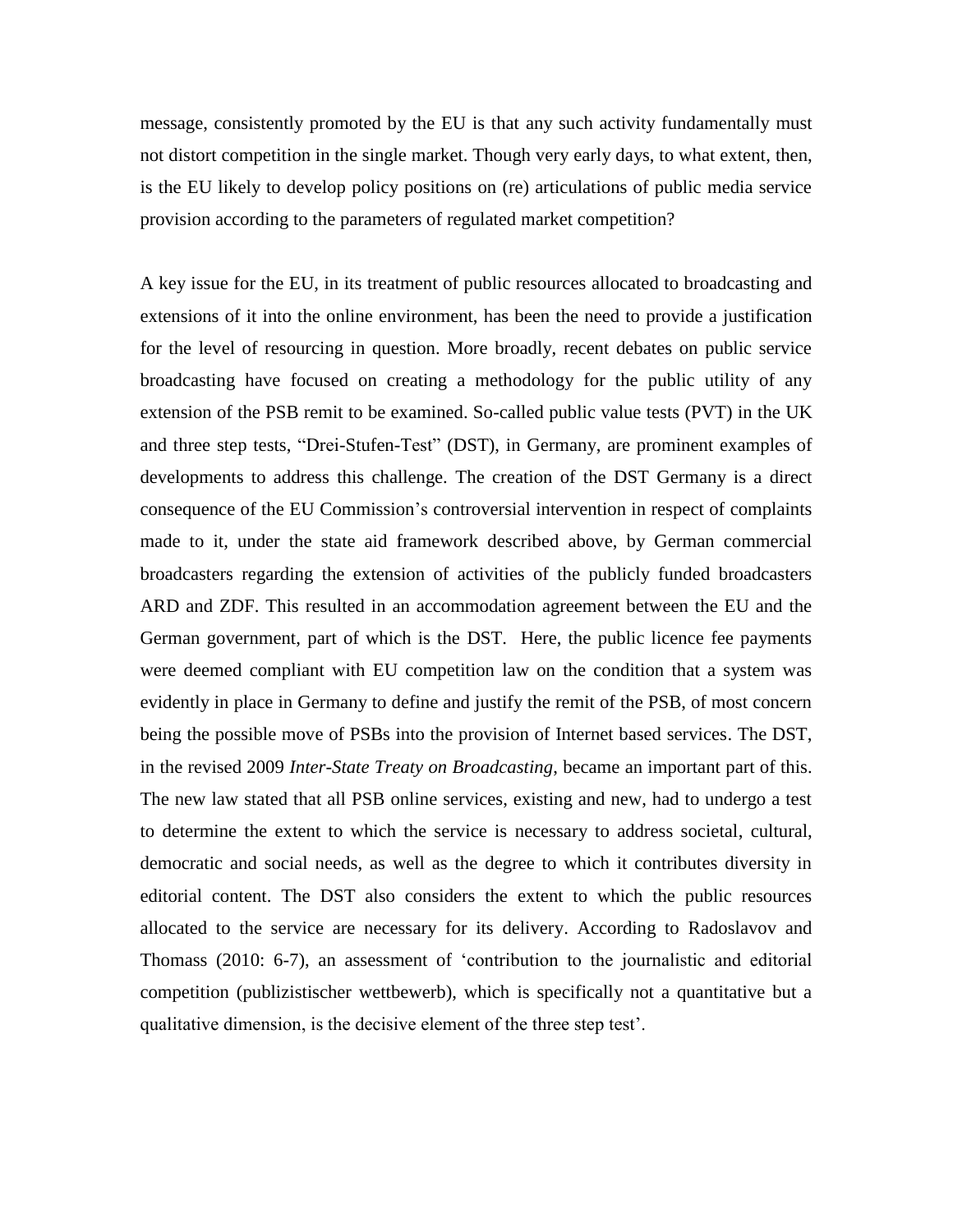In the UK, the development of the PVT was initiated by the UK PSB, the BBC, itself and became part of its charter at the latest renewal point in 2006. Whilst possibly not a direct result of the EU"s decision in respect of the complaints by German commercial broadcasters, it is likely that past and potential future investigation by the EU into activities of PSBs played some role. The UK case provides an important illustration of the policy dilemma in respect of the continued public funding of media services within an expanding and increasingly market-oriented communications environment, epitomised by the evolution to NGN environments. On the one hand, the PVT contains a public value assessment (PVA) conducted by the BBC"s self-regulatory Trust. By contrast, the PVT also contains a market impact assessment (MIA) which is conducted independently by the UK"s convergence communications regulator, the Office of Communications (Ofcom), whose remit lies very much in the domain of market regulation and monitoring.

At the end of a process set out to take, at most, six months in each case under consideration, it is the BBC"s Trust which takes a final decision on whether to permit any extension in the BBC"s public service activities. Here, the decision should hinge on it being satisfied that "any likely adverse impact on the market is justified by the likely public value of the change" (BBC Trust 2007: 4). Overall, the PVT must consider impact on users; the financial implications of the change; the degree of novelty it would entail and, finally, its duration. In the PVA aspect of the test, a determination of the likely individual value to licence payers, as well as the overall societal value of the change is undertaken. Interestingly, this element of the PVT also contains an assessment of the value for money of any proposed change focusing on what it would cost. The PVA contains four key criteria, called "drivers of public value": reach, quality, impact and cost and value for money. The degree of difficulty in providing a systematic analysis of public value is betrayed by the Trust"s assertion that "the exact definition of each of these drivers of public value will be determined in the PVA and may vary depending on the nature of the relevant proposals' (BBC Trust 2007: 14).

The MIA aims to provide an assessment of the current and likely future effect of any extension of the BBC"s activities on other services offered in the market in question. It is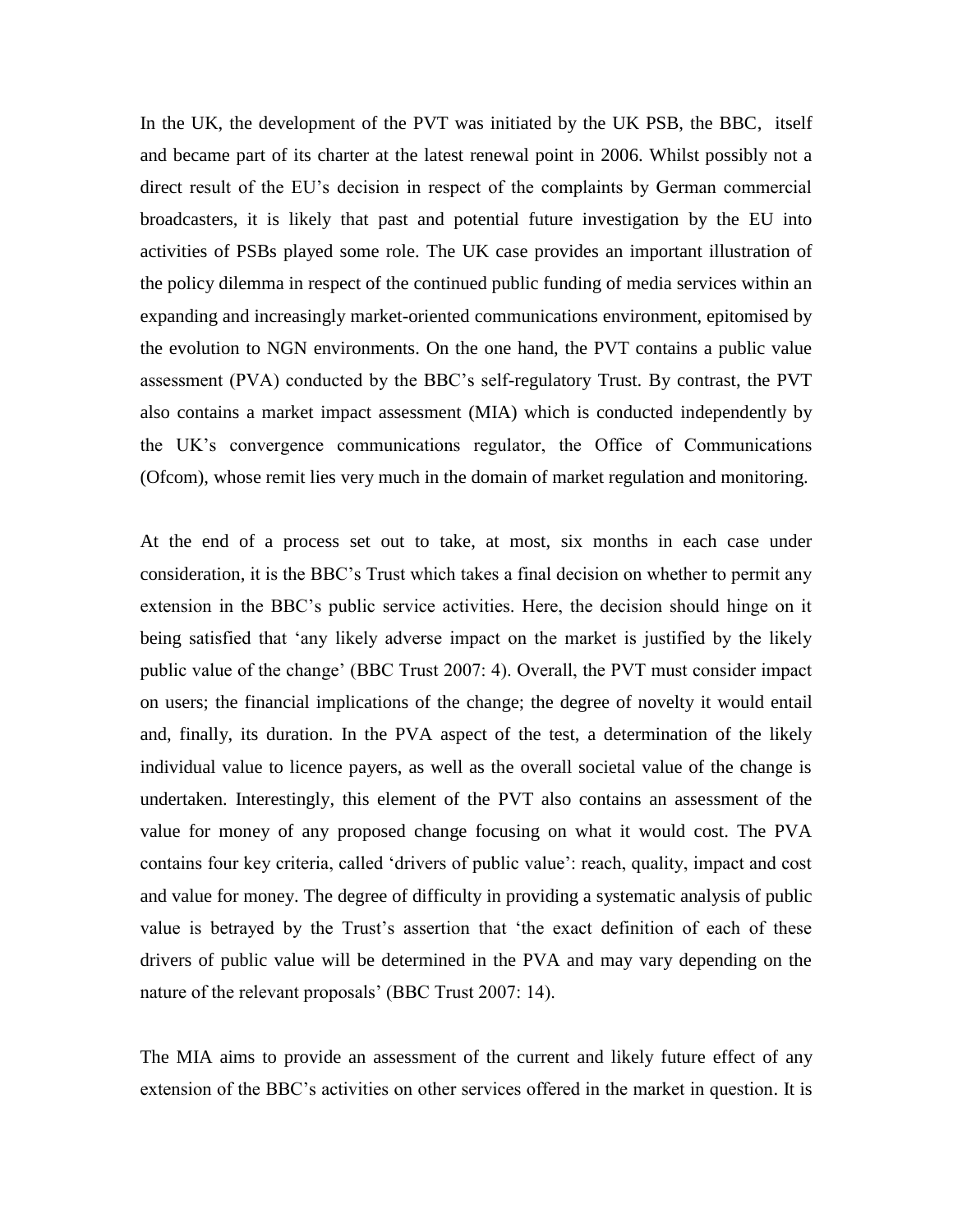important to note that while Ofcom undertakes the MIA, the process and outcome is overseen by a Joint Steering Group of Ofcom and BBC Trust members in equal numbers. An early example of an MIA carried out by Ofcom concerned a BBC proposal to set up local online video services. Here, Ofcom found that the BBC's proposal would have a significantly negative impact on commercial service providers' revenue streams. This provides an early clear example of the kind of exercises which will be increasingly conducted across the EU as Member States move towards NGN environments. The BBC"s move to create a PVT could be seen as something of an anticipatory, defensive move (Humphreys 2010). However, it is clear that its component parts resonate with the issues which make up the much earlier enunciated elements of the EU"s 1997 Protocol on Public Service Broadcasting in the Treaty of Amsterdam. Whilst the determination of the PSB remit remains very much at the national level, it is the case that the EU's ability to question it through various means, not least its competition policy investigative powers, will mean that it is likely to become a more influential actor in the way in which the content and service aspects of NGNs evolve.

Based on the evidence to date, and in respect of the idea of developing regulated competition to compete for public service resources to be made available for PMS, the EU is likely to be sympathetic towards changes which would result in sharing PMS revenues more among a range of broadcasters. This idea, though controversial, shows some signs of gaining influence at the national level. Its most high profile introduction has occurred in Ireland since 2005 with the sharing of a significant proportion of licence fee revenue (currently around Euro 14 million) among a range of broadcasters in addition to the main PSB, RTE (Rafter 2010). In the UK, a recent review of PSB with a focus on "preparing for the digital future" raised the possibility of its more extensive distribution among organisations other than the BBC, citing evidence of public support for a possible move in this direction (Ofcom 2008: 92). Moves like these towards a competition for public revenue streams appear compatible with the EU"s thinking on the evolution of PMS in NGN environments and are likely to elicit its support. The EU has a by now very well established view of the kind of Information Society that the move toward NGN would be an important manifestation of. Here, social welfare enhancement can be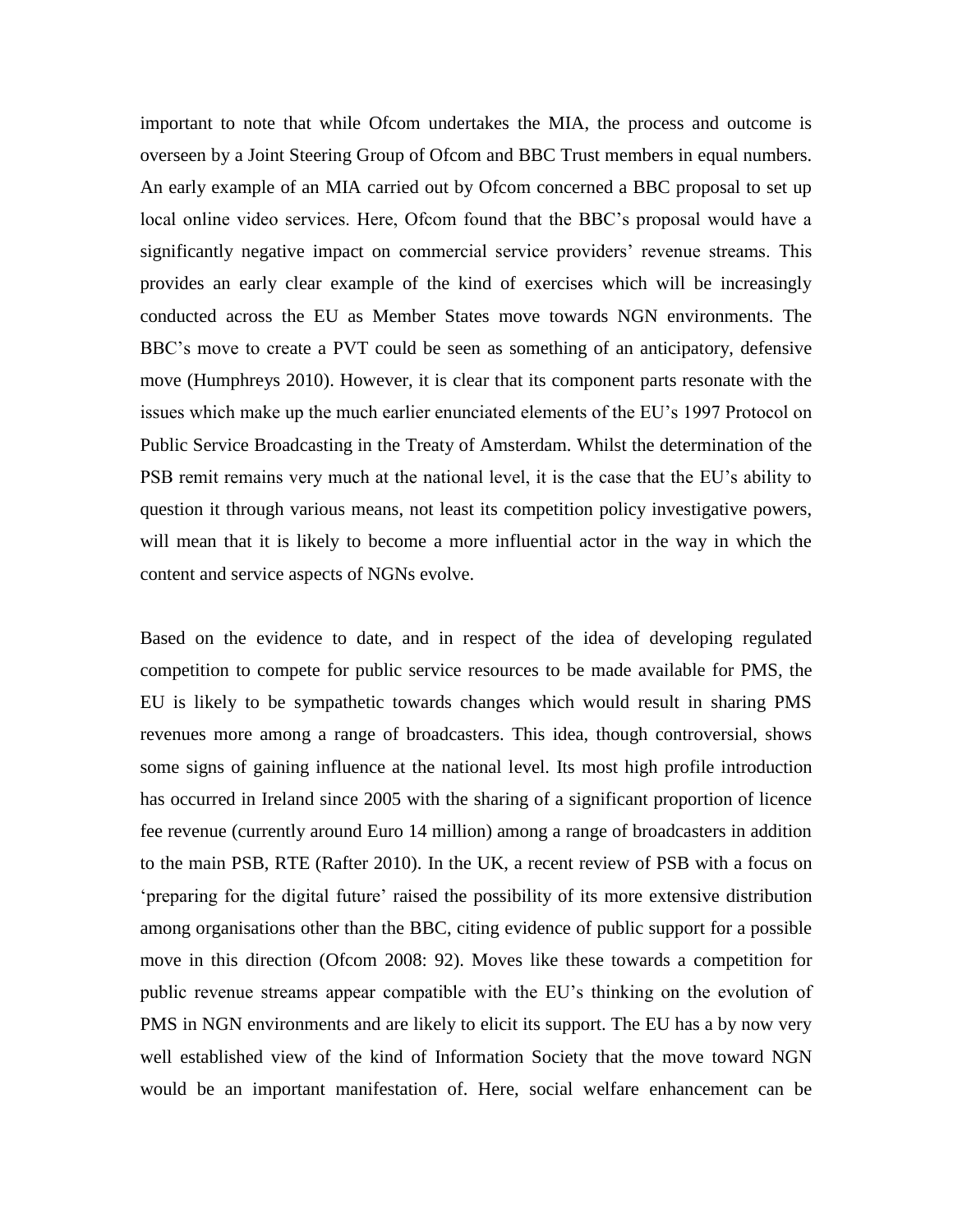delivered through market based activities and practices. Its influence on this kind of agenda is thus likely to become more significant in the future should support for its introduction be located beyond the confines of Ireland and the UK.

# CONCLUSION: THE EMERGING CHARACTER AND FUTURE POTENTIAL OF THE EU AS AN ACTOR IN NGN POLICY

Next Generation Networks is a complex and somewhat embryonic topic in the communications policy landscape in which the EU has only recently begun to develop a policy position. The task of creating NGN is enormous in resource terms, has a strong international character and logic, and cuts across many aspects of electronic network communication. For the EU, therefore, this complexity and uncertainty can serve to create a context within which it will grow as a key policy actor. There are also, however, strong limitations to the ability of the EU to determine NGN policy developments in its Member States.

The EU is already showing clear signs of being a significant policy actor in the area of infrastructural development of NGN. Here its mandate is clear and well-established due, largely, to its policy successes in telecommunication. Through its legal remit and institutional activities around the liberalisation and harmonisation of markets that make up NGN infrastructural environments, the EU will play a key role alongside regulatory authorities at the national level across the EU. The EU has also recently begun to develop policy on NGN in respect of its legal powers covering state aid, the idea having come to prominence that the market alone may not be able to create NGN as quickly nor as extensively as European society would require. The basis of the EU"s remit in both these regards is market-making and market-shaping. Given that NGN environments are likely to be driven predominantly by market forces and have an international dimension, the EU is thus well placed to become an influential policy player in NGN infrastructural evolution and monitoring, though is unlikely to play any significant role their resourcing.

Whilst the infrastructural creation aspect of NGN is fairly well developed, thinking on the content and service dimensions of NGN is arguably at an earlier stage. Given the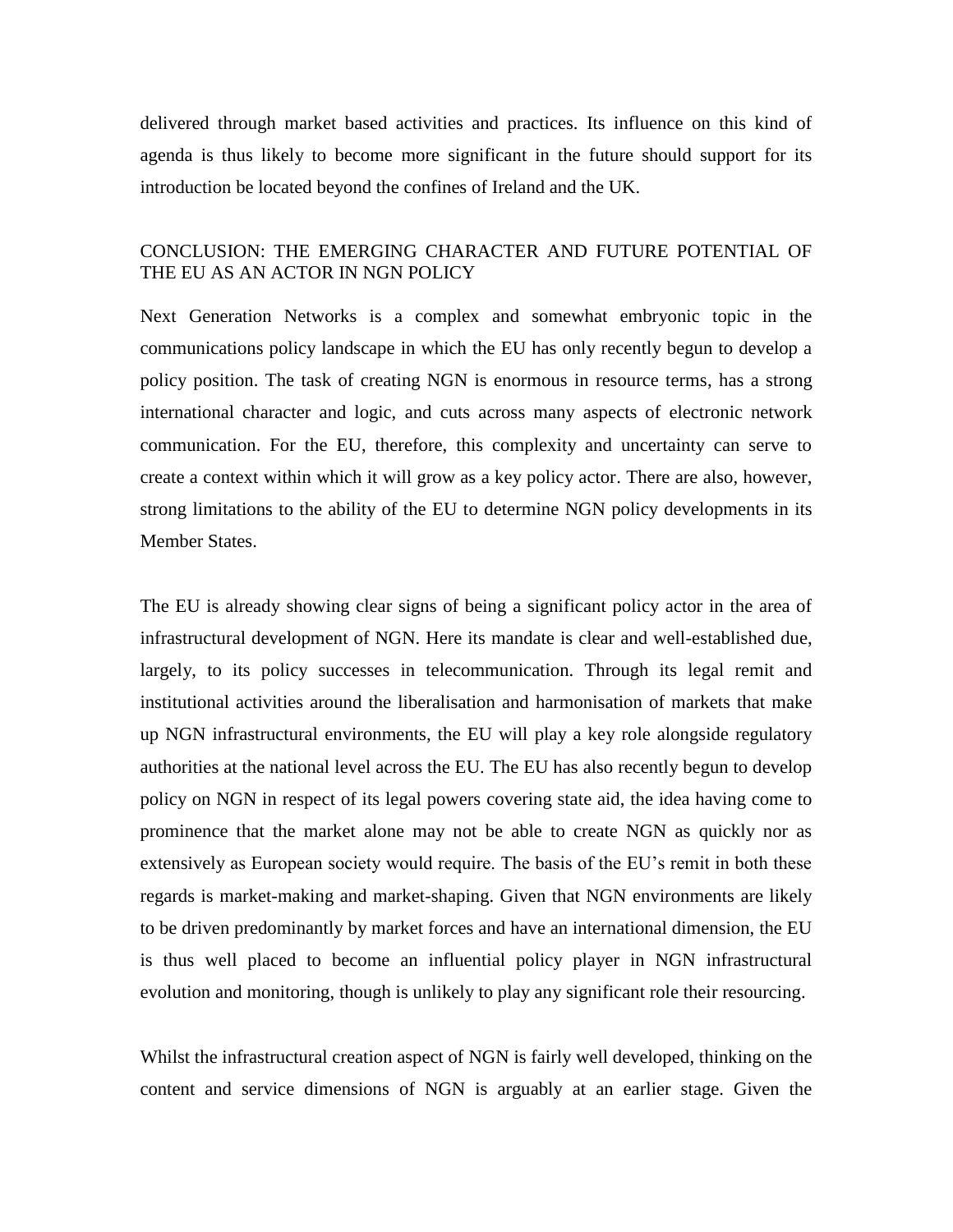historically significant role of public service provision in broadcasting, a key issue concerns the place for such activity in content extensive, commercially dominated, NGN service environments. Central here is the extent to which publicly funded providers should be allowed to extend activities into the online world. This provides an apposite foretaste of NGN environments, where it is likely that most, if not all, services will be "online" and delivered convergently. Bound up in this are concerns over ensuring a level competitive playing field, determining that public money is providing value and, more broadly, a debate on whether the public service remit might be shared through competitive tender in a diverse media environment that is likely to characterise NGN. As illustrated, the EU has already shown considerable interest, and arguably considerable policy muscle, in these areas. The more content rules related to NGN are articulated through a marketised agenda, and the more internationalised in outlook this develops as, then the greater is the scope for the EU to expand its influence as the policy ground shifts in a direction in which it has more legal authority and legitimacy. The European Commission, in the context of its considerable powers under the state aid framework exercised to some degree already in cases related to public service broadcasting, has also begun to develop policy and take decisions in respect of public service media providers in the online world.

Much more than in the case of NGN infrastructures, set against this move, however, is a strong conviction at the national level to determine individually the parameters of public service media in NGN contexts. In all but the case of services of a transnational character, the EU is likely to be happy to leave this to the Member State, not least because of its complexities and potential for controversy. The EU has set regulatory parameters for electronic commercial activity through its directive on e-commerce (see Christou and Simpson 2007) which may need to be modified if public service media remits allow for the selling of individually tailored media services to users. For the most part, however, the EU is likely to operate with more of a "light touch" in this part of the NGN policy environment, through the use of measures from the soft governance toolkit. Its entry point here lies in its mandate in cultural policy, and its established Protocol on Public Service Broadcasting which succinctly sums up the EU"s market dominated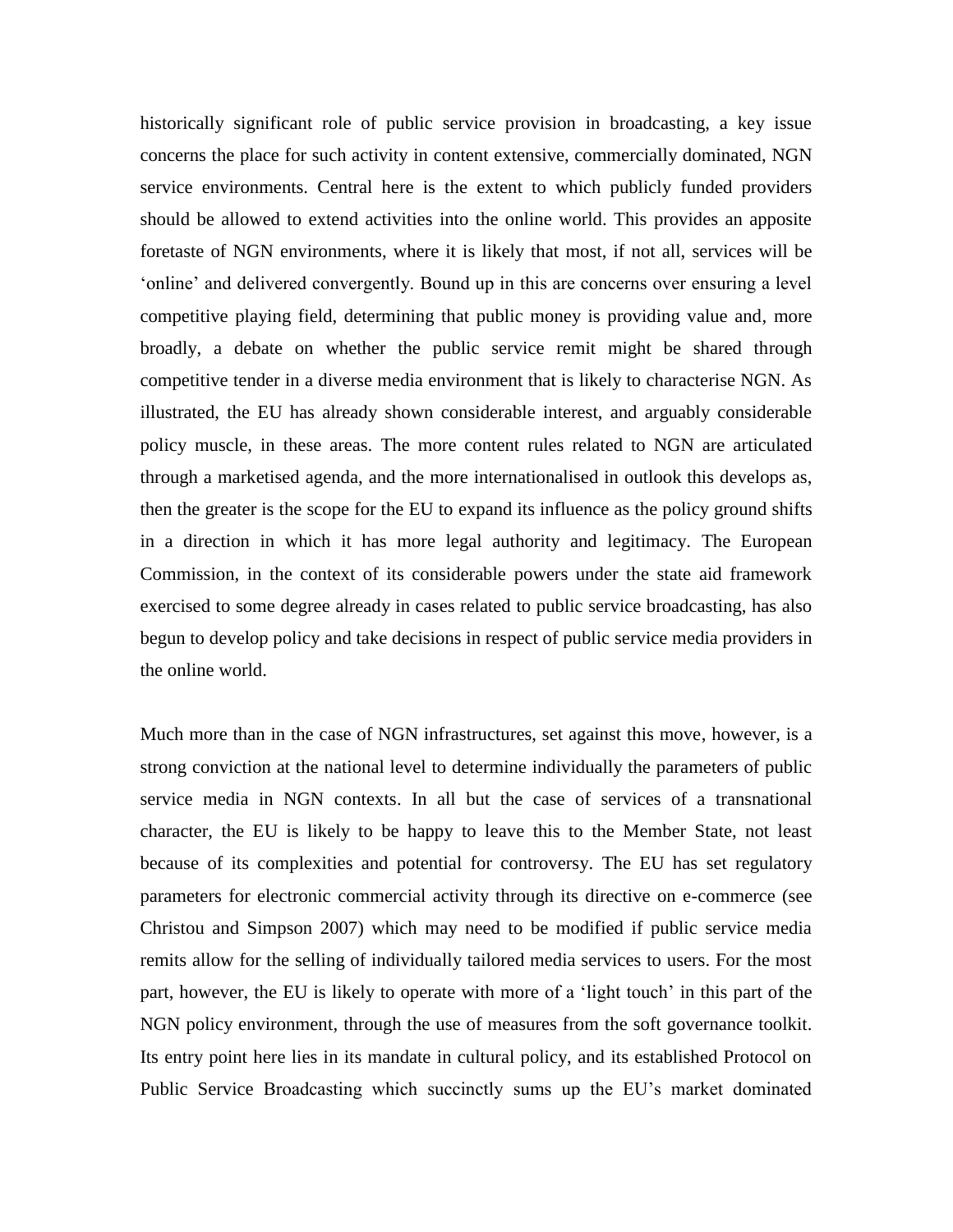perspective on the evolution of public service media and which may need to be modified as NGNs come on stream. The EU is also likely to produce light touch (non legally prescriptive) contributions to the debate on NGN content and services issues through extensions of the Commission's work on media pluralism.

Thus, the EU has the potential (and is likely therefore) to become a highly significant policy actor in NGN environments. However, a key problem it faces is presenting itself as an actor with a coherent, coordinated policy remit and package on NGN. Whilst its recently announced *Digital Agenda for Europe* is a useful marketing tool, it remains to be seen how the measures highlighted in this paper, where its remit and scope for action vary considerably, can be accommodated convincingly. The EU also faces the longrunning challenges of achieving policy coordination between its key institutions, the European Council, the European Parliament and the European Commission, each of which is likely to take strong and potentially divergent positions on NGN policy matters. In any event, policy controversies, contradictions and successes (likely to be illuminated by scholars of European communications policy and the media as they arise) will do nothing to diminish the profile of the EU as a policy actor in NGN environments, which is already considerable and likely to grow.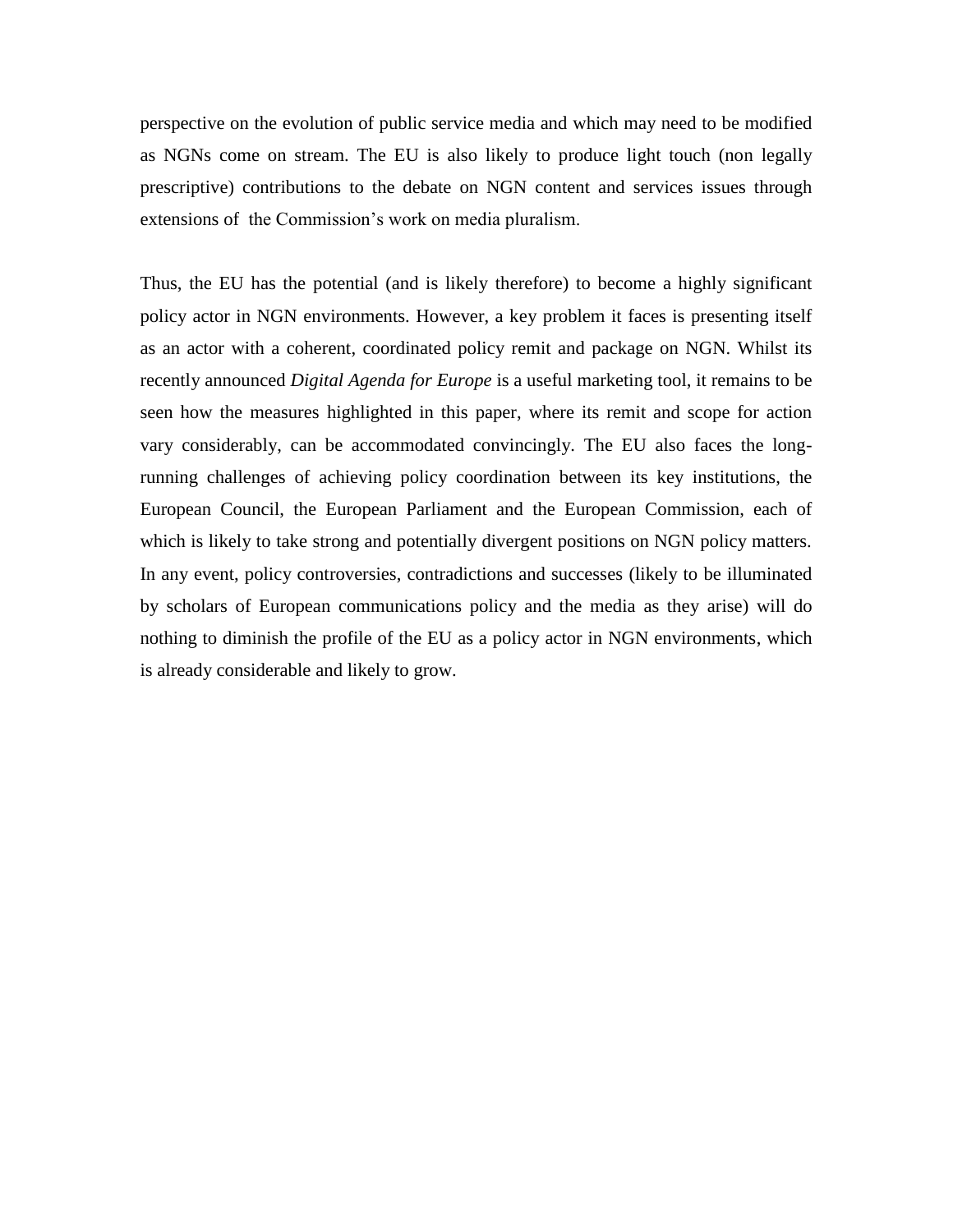### REFERENCES

Bardoel, J. and L. d"Haenens (2008) "Public Service Broadcasting in Converging Media Modalities: Practices and Reflections from the Netherlands", *Convergence*, 14(3), 351- 60.

Bauer, J. (2010) "Regulation, Public Policy and Investment in Communication Infrastructure", *Telecommunications Policy*, 34, 65-79.

BBC Trust (2007) "Public Value Test – Guidance on the Conduct of the PVT", August.

Cave, M. (2006) "Encouraging Infrastructure competition Via the Ladder of Investment", *Telecommunications Policy*, 30, 223-37.

Christou, G. and S. Simpson (2007) *The New Electronic Economy – European Governance Strategies in a Globalising Economy.* Cheltenham: Edward Elgar.

Donders K. and C. Pauwels (2008) "Does EU Policy Challenge the Digital Future of Public Service Broadcasting – An Analysis of the Commission"s State Aid Approach to Digitization and the Public Service Remit of Public Broadcasting Organizations", *Convergence: The International Journal of Research into New Media Technologies*, 14(3), 295-311.

EurActiv.com (2009) "EC Recommendation on the Regulation of Next Generation Access Networks" 12 June, [http://pr.euractiv.com/print/press-release/ec-recommendation](http://pr.euractiv.com/print/press-release/ec-recommendation-regulation-next-generation-access-networks-10055)[regulation-next-generation-access-networks-10055.](http://pr.euractiv.com/print/press-release/ec-recommendation-regulation-next-generation-access-networks-10055)

European Commission (1994), *Europe and the Global Information Society: Recommendations to the EC*, Brussels: European Commission, the "Bangemann Report".

European Commission (1997), *Green Paper on the Convergence of the Telecommunications, Media and Information Technology Sectors, and the Implications for Regulation: Towards an Information Society Approach*, Brussels, Com(97)623, 3.12.97.

European Commission (2001) "Communication from the Commission on the Application of State Aid Rules to Public Service Broadcasting", 2001/C 320/04, 15 November.

European Commission (2008) "Broadband: Commission Consults on Regulatory Strategy to Promote High Speed Next Generation Access Networks in Europe' 18 September, IP/08/1370.

European Commission (2009a) "Community Guidelines for the Application of State Aid Rules in Relation to the Rapid Deployment of Broadband Networks", 19 May.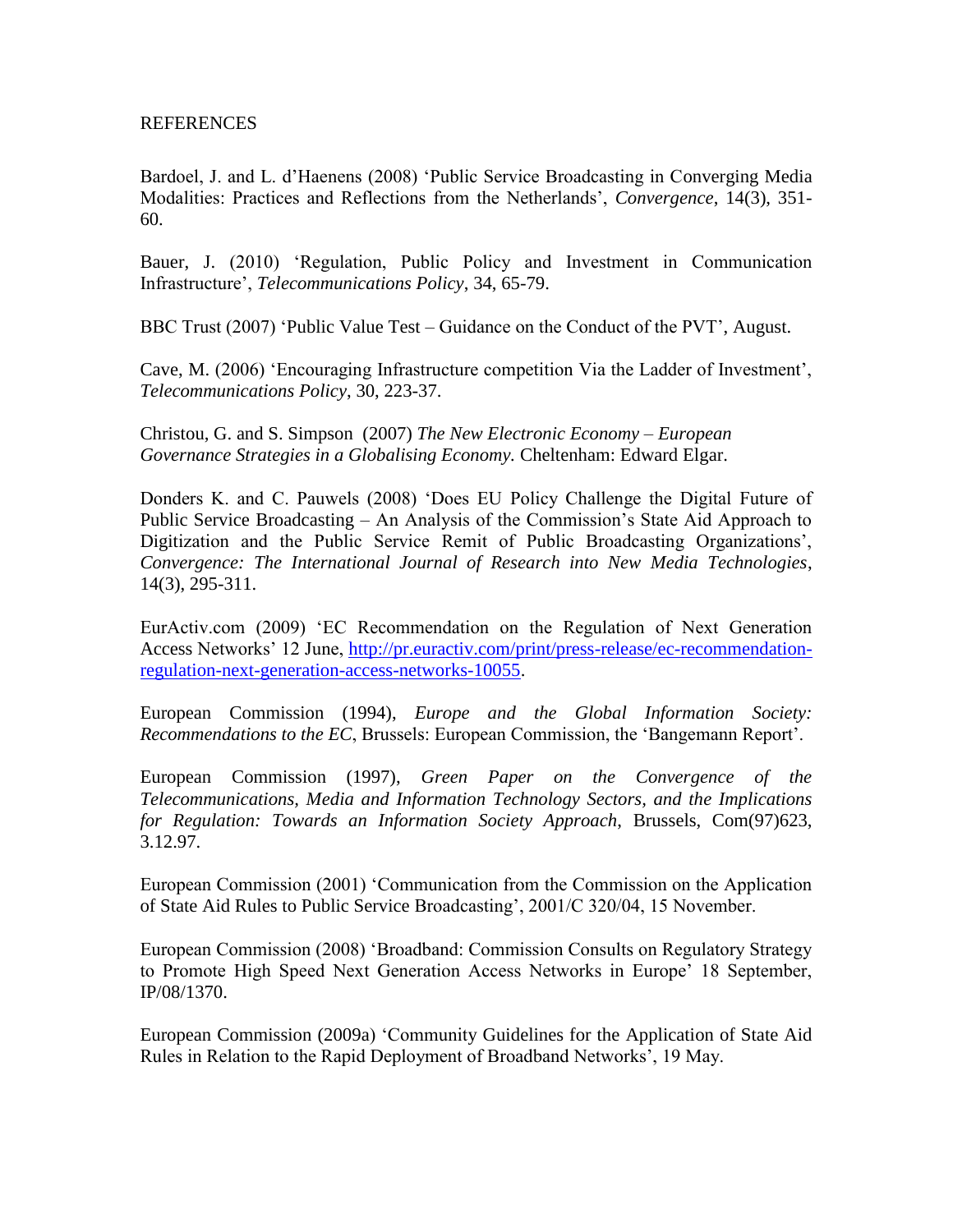European Commission (2009b) "Communication from the Commission on the Application of State Aid Rules to Public Service Broadcasting', 2009/C 257/01, 27 October.

European Commission (2010a) "Digital Agenda: Commission Outlines Action Plan to Boost Europe's Prosperity and Well-Being', IP/10/581, 19 May, Brussels.

European Commission (2010b) 'Digital Agenda for Europe: Key Initiatives', Memo/10/200, Brussels, 19 May.

European Commission (2010c) "Europe 2020 – A European Strategy for Smart, Sustainable and Inclusive Growth", European Commission: Brussels.

European Commission (2010d) "Digital Agenda: Commission Measures to Deliver Fast and Ultra-Fast Broadband in Europe – What would they do for me?", Memo/10/426, 20 September, Brussels.

European Commission (2010e) "Communication from the Commission to the European Parliament, the Council, the European Economic and Social Committee and the Committee of the Regions – European Broadband: Investing in Digitally Driven Growth", Brussels, Com(2010)472.

European Commission (2010f) "Commission Recommendation of 20 September 2010 on Regulated Access to Next Generation Access Networks", 2010/572/EU, 265 September, OJL251/35-48.

European Council (2009) "Key Issues Paper 2009 as Adopted by the Competitiveness Council on 5 March 2009. Annex: Responding Proactively to the Economic Downturn", Brussels, 9 March, 7232/09, TB/FS/gf.

Goodman, J. (2006) *Telecommunications Policy-making in the European Union*, Cheltenham, UK and Northampton MA, USA: Edward Elgar.

Humphreys, P. (2008) 'The Principal Axes of the European Union's Audiovisual Policy' in I. Fernandes Alsono and M de Moragas I Spa (eds) *Communication and Cultural Policies in Europe*, Barcelona: Generalitat de Catalunya. Department de al Presidencia, Col. leccioLexikon, vol. 4, pp 151-82.

Humphreys, P. (2010) "How Deregulatory has the European Union Really Been in the Audiovisual Sector?", paper presented to the International Communications Association Annual Conference, Singapore, 22-26 June.

Levy, D. (1999) *Europe's Digital Revolution* – *Broadcasting Regulation, the EU and the Nation State*, London: Routledge.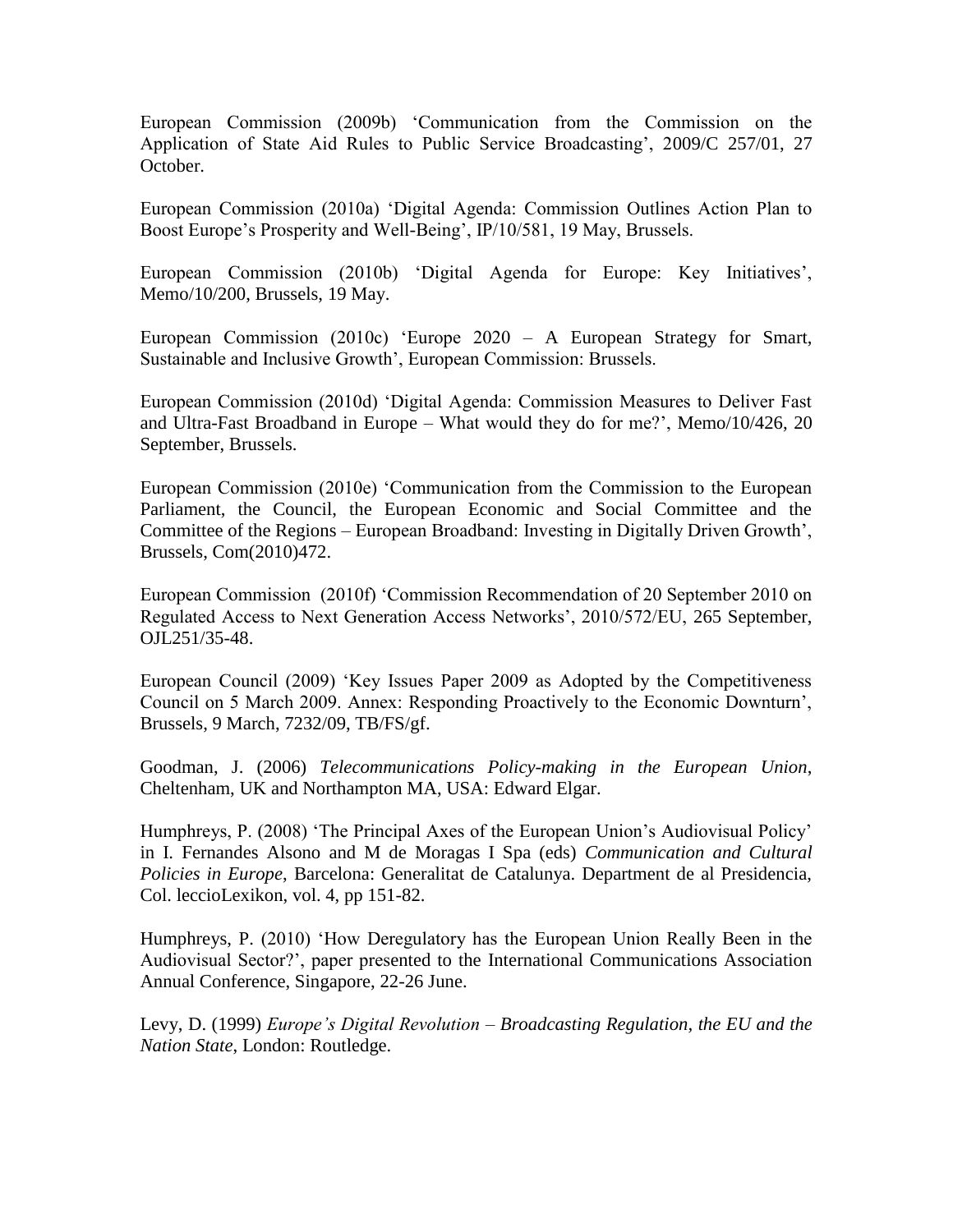Michalis, M. (1999), "European Union Broadcasting and Telecoms: Towards a Convergent Regulatory Regime?", *European Journal of Communication*, 14 (2), 141–71.

Michalis, M. (2007) *Governing European Communications*, Plymouth: Rowman and Littlefield.

Ofcom (2008) "Ofcom"s Second Public Service Broadcasting Review – Phase 2: Preparing for the Digital Future', 25 September.

PLC (2009) "Commission Adopts Guidelines for the Application of the State Aid Rules to Public Funding of Broadband Networks', 17 September, [http://uk.practicallaw.com.](http://uk.practicallaw.com/) Accessed 24 October 2009.

Radoslavov, S. and B. Thomass (2010) "The Public Value Test as a Societal Debate About the Future of PSB – the Case of the German ZDF", Paper presented to the 2010 RIPE conference "Public Service Media After the Recession", 8-11 September, London.

Rafter, K. (2010) "Top Slicing the Licence Fee in Ireland: How the *Sound and Vision* Scheme has Changed the Irish Broadcast Landscape', Paper presented to the 2010 RIPE conference "Public Service Media After the Recession", 8-11 September, London.

Simpson, Seamus (2000) "Intra-institutional Rivalry and Policy Entrepreneurship in the European Union: the Politics of Information and Communications Technology Convergence", *New Media and Society*, Vol. 2(4): 445-466.

Simpson, S. (2009) "New Approaches to the Development of Telecommunications Infrastructures in Europe? The Evolution of European Union Policy for Next Generation Networks". Paper presented to the 2009 ECREA Communication Law and Policy Section workshop "New Directions for Communication Policy Research", Zurich, 6-7 November

Simpson, S. (2010) "New Governance as Political Compromise in European Telecommunications: the Amended European Union Electronic Communications Regulatory Framework'. Paper presented to the  $18<sup>th</sup>$  Biennial International Telecommunications Society Conference, Waseda University, Tokyo, 27-30 June.

Trappel, J. (2008) "Online Media Within the Public Service Realm? Reasons to Include Online into the Public Service Mission", *Convergence*, 14(3), 313-22.

Van den Bulck H. (2008) "Can PSB Stake its Claim in a Media World of Digital Convergence? The Case of the Flemish PSB Management Contract Renewal from an International Perspective." *Convergence*, 14(3): 335-49.

Wheeler, M. (2004) "Supranational Regulation – Television and the European Union", *European Journal of Communication*, 19(3), 349-69.